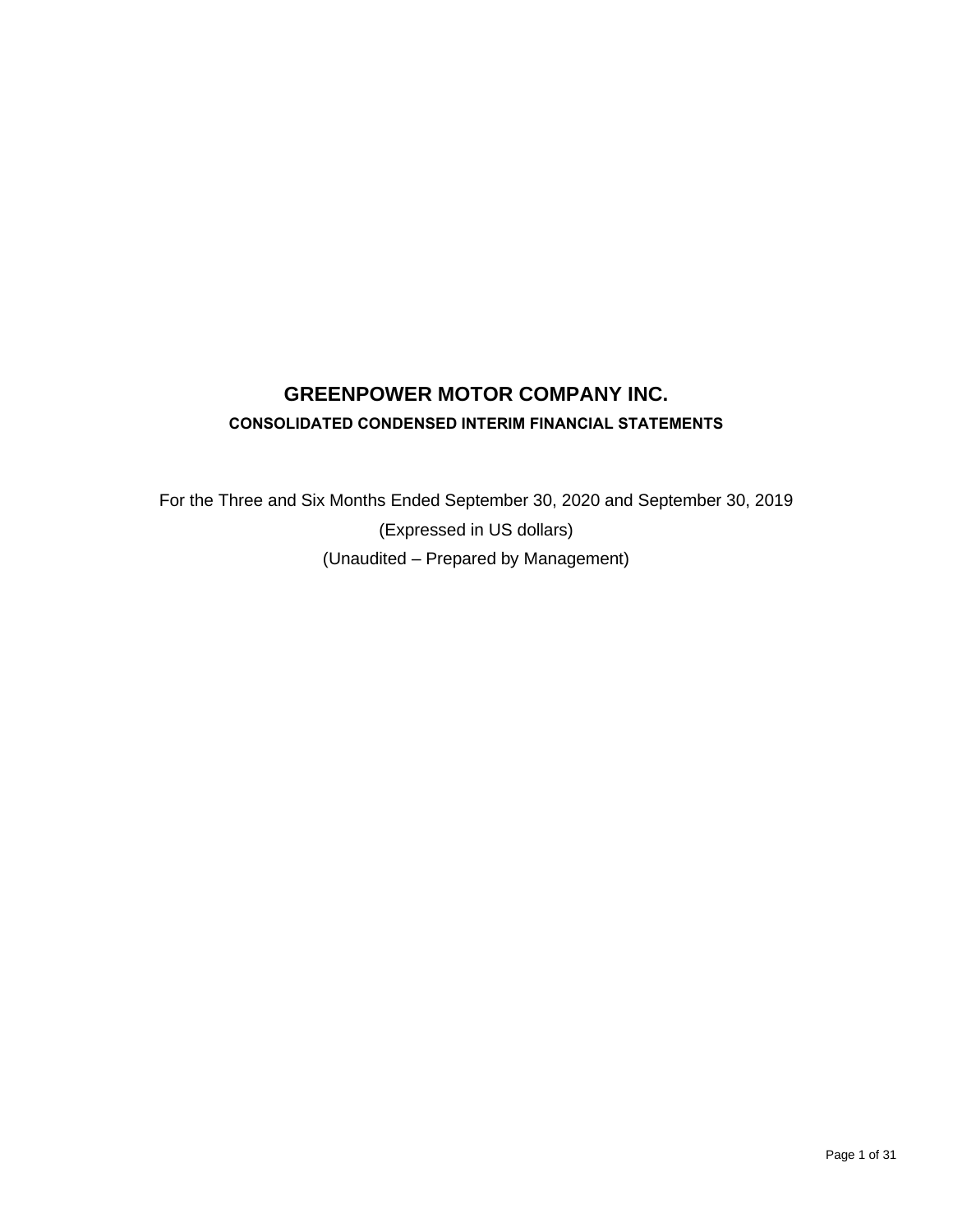# **September 30, 2020**

| Consolidated Condensed Interim Statements of Operations and Comprehensive Loss 5 |  |
|----------------------------------------------------------------------------------|--|
|                                                                                  |  |
|                                                                                  |  |
|                                                                                  |  |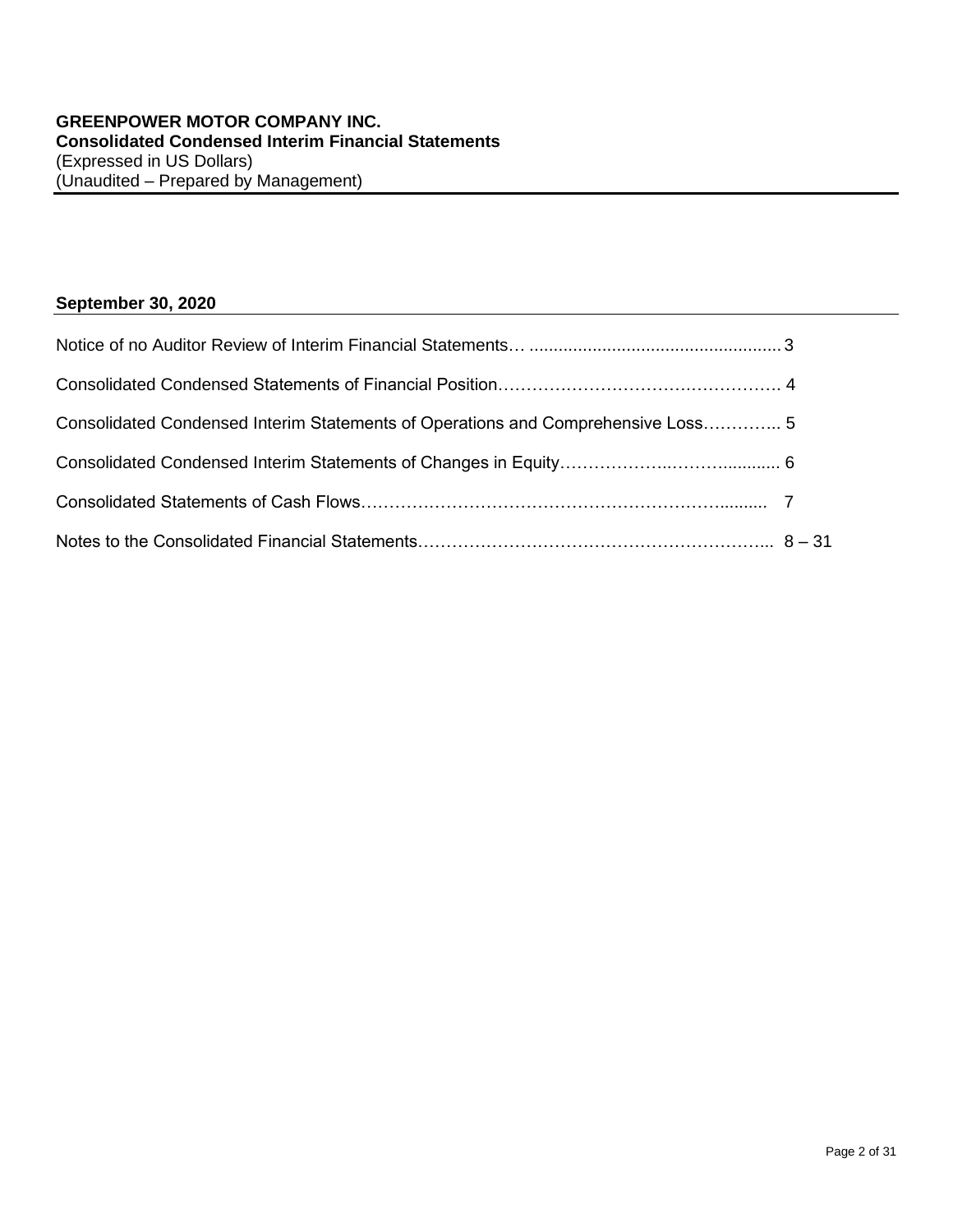# **NOTICE OF NO AUDITOR REVIEW OF INTERIM FINANCIAL STATEMENTS**

Under National Instrument 51-102, Part 4, subsection 4.3(3(a)), if an auditor has not performed a review of the interim financial statements, they must be accompanied by a notice indicating that the interim financial statements have not been reviewed by an auditor.

The accompanying unaudited interim financial statements of GreenPower Motor Company Inc. (the "Company") have been prepared by and are the responsibility of the Company's management.

The Company's independent auditor has not performed a review of these interim financial statements in accordance with standards established by the Chartered Professional Accountants of Canada for a review of interim financial statements by an entity's auditor.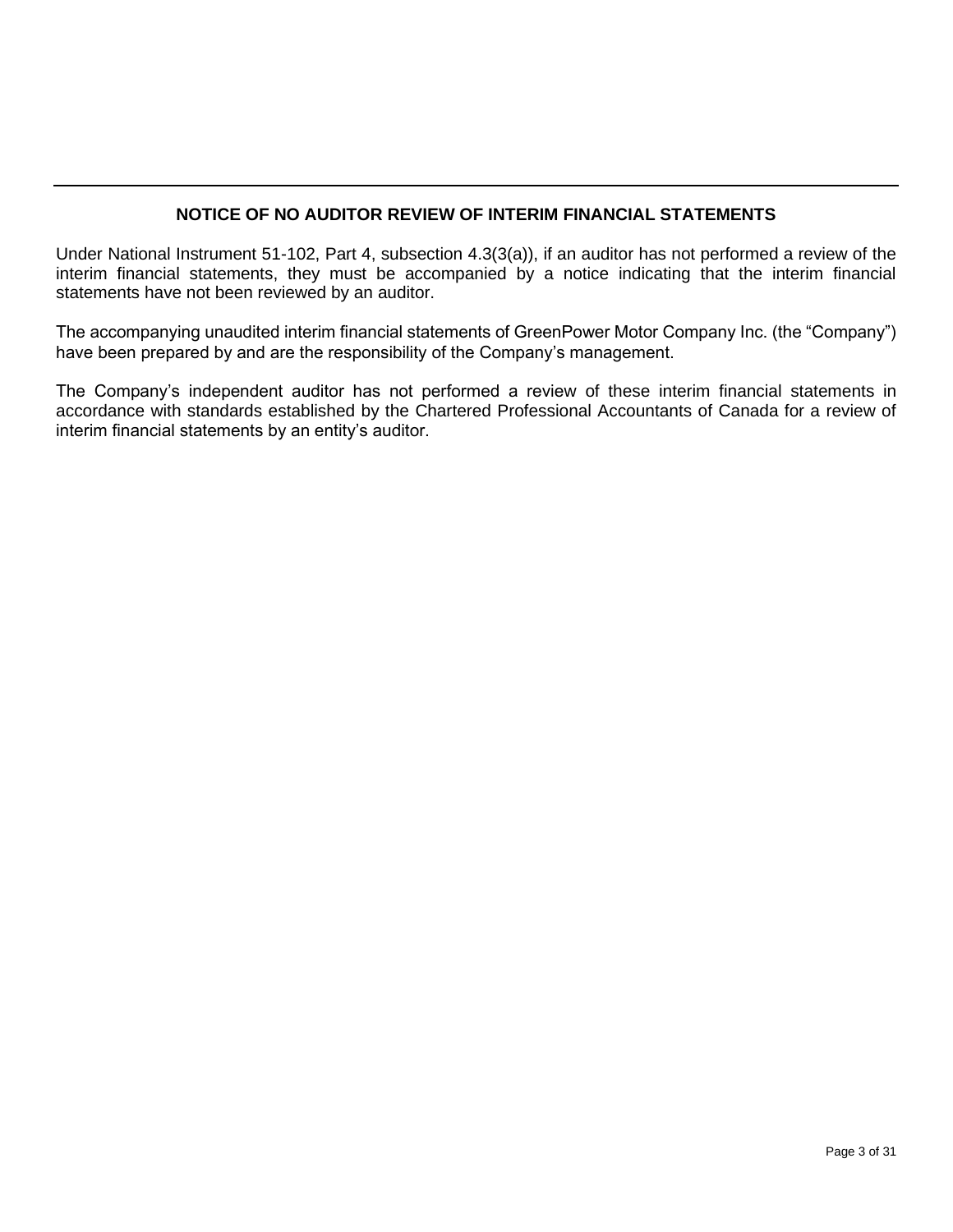Consolidated Condensed Interim Statements of Financial Position As at September 30, 2020 and March 31, 2020

(Expressed in US Dollars)

(Unaudited - Prepared by Management)

|                                                             | September 30, 2020 | March 31, 2020   |
|-------------------------------------------------------------|--------------------|------------------|
|                                                             | (Unaudited)        | (Audited)        |
| <b>Current</b>                                              |                    |                  |
| Cash                                                        | \$<br>27,866,610   | \$<br>299,697    |
| Restricted cash (Note 3)                                    | 151,917            | 151,908          |
| Accounts receivable (Note 4)                                | 2,628,238          | 943,812          |
| <b>GST</b> receivable                                       | 55,058             | 33,393           |
| Current portion of finance lease receivables (Note 5)       | 132,865            | 82,501           |
| Inventory (Note 6)                                          | 5,697,239          | 6,590,600        |
| Prepaids and deposits                                       | 506,337            | 22,083           |
|                                                             | 37.038.264         | 8,123,994        |
| Non-current                                                 |                    |                  |
| Promissory note receivable (Note 7)                         | 421,611            | 384,261          |
| Finance lease receivables (Note 5)                          | 2,625,485          | 1,247,790        |
| Right of use assets (Note 8)                                | 487,684            | 620,191          |
| Property and equipment (Note 9)                             | 1,684,009          | 1,739,529        |
| Non current portion of prepaids and deposits                | 46,692             | 46,692           |
| Deferred financing fees (Note 13)                           | 740,941            | 1,045,221        |
| Other assets                                                | 1                  | 1                |
|                                                             | \$<br>43,044,685   | \$<br>13,207,679 |
|                                                             |                    |                  |
| Liabilities                                                 |                    |                  |
| <b>Current</b>                                              |                    |                  |
| Line of credit (Note 10)                                    | \$                 | \$<br>5,469,944  |
| Accounts payable and accrued liabilities (Note 19)          | 1,441,870          | 1,021,738        |
| Note payable (Note 14)                                      |                    | 10,574           |
| Deferred revenue (Note 16)                                  | 205,004            | 426,157          |
| Current portion of warranty liability (Note 22)             | 410,602            | 121,944          |
| Current portion of promissory note payable (Note 15)        | 58,619             | 58,038           |
| Current portion of Convertible debentures (Notes 14 and 19) | 2,165,468          |                  |
| Current portion of lease liabilities (Note 8)               | 279,349            | 272,468          |
|                                                             | 4,560,912          | 7,380,863        |
| Non-current                                                 |                    |                  |
| Loans payable to related parties (Note 19)                  | 2,136,868          | 2,700,625        |
| Payroll Protection Program Loan                             | 362,065            |                  |
| Convertible debentures (Notes 14 and 19)                    | 357,193            | 2,995,136        |
| Lease liabilities (Note 8)                                  | 246,775            | 386,650          |
| Warranty liability (Note 22)                                | 416,906            | 573,203          |
| Promissory note payable (Note 15)                           | 316,710            | 346,158          |
|                                                             | 8,397,431          | 14,382,635       |
| <b>Equity (Deficit)</b>                                     |                    |                  |
| Share capital (Note 11)                                     | 56,313,844         | 16,892,725       |
| Equity portion of convertible debentures (Note 14)          | 272,560            | 379,506          |
| <b>Reserves</b>                                             | 5,115,361          | 5,515,639        |
| Accumulated other comprehensive loss                        | (286, 379)         | (110, 192)       |
| Accumulated deficit                                         | (26,768,131)       | (23,852,634)     |
|                                                             | 34,647,254         | (1, 174, 956)    |
|                                                             | \$<br>43,044,685   | \$<br>13,207,679 |

Events After the Reporting Period - Note 23

Approved on behalf of the Board on November 10, 2020

*/s/ Fraser Atkinson /s/ Mark Achtemichuk*

Director Director

(The accompanying notes are an integral part of these consolidated financial statements)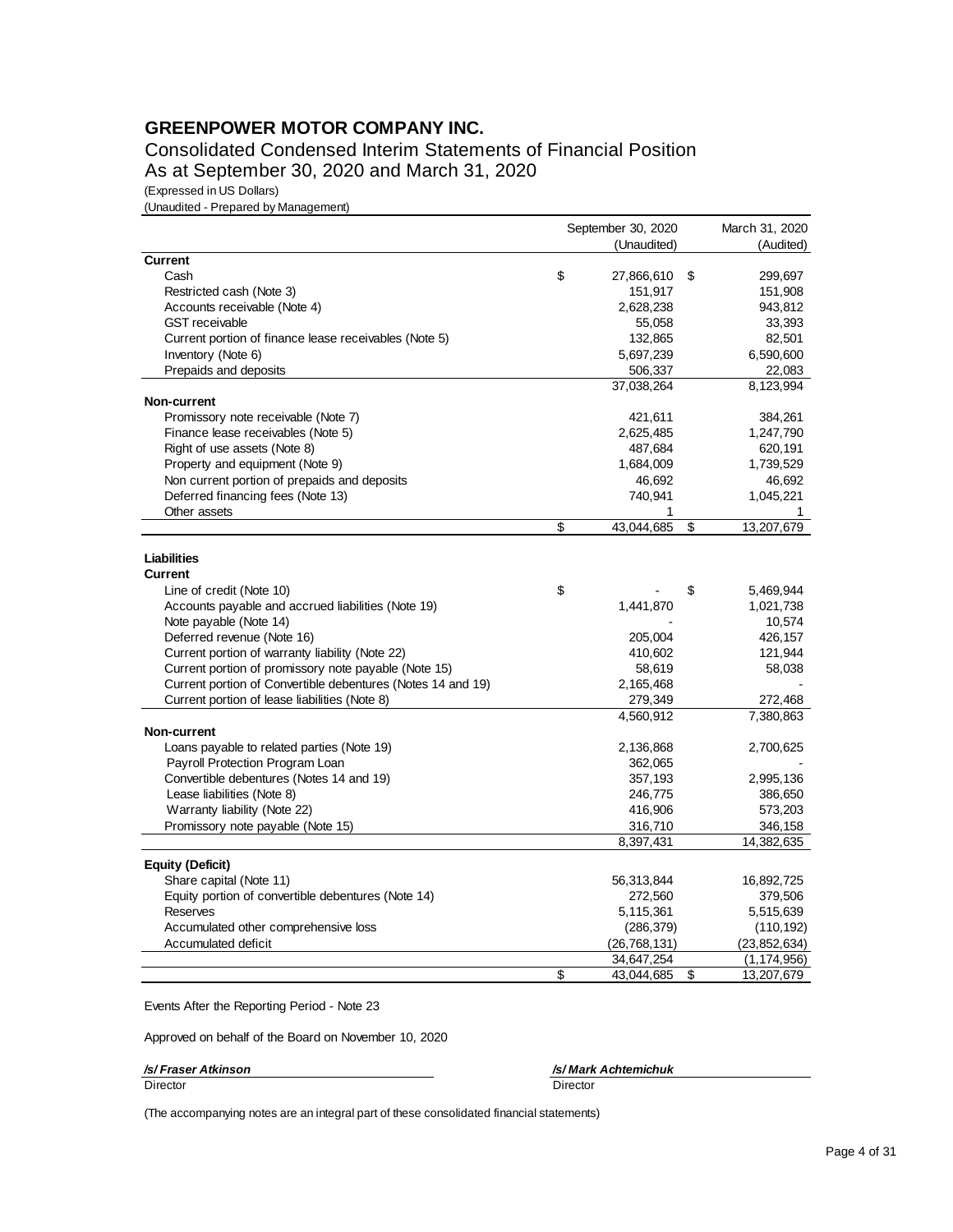## Consolidated Statements of Operations and Comprehensive Loss For the Three and Six Months Ended September 30, 2020 and 2019 (Expressed in US Dollars)

|                                                                         | For the three months ended |     |               |    | For the six months ended |    |               |  |
|-------------------------------------------------------------------------|----------------------------|-----|---------------|----|--------------------------|----|---------------|--|
|                                                                         | September 30,              |     | September 30, |    | September 30,            |    | September 30, |  |
|                                                                         | 2020                       |     | 2019          |    | 2020                     |    | 2019          |  |
| Revenue (Note 21)                                                       | \$<br>2,835,411            | \$  | 5,430,503     | \$ | 5,107,666                | \$ | 7,880,454     |  |
| Cost of Sales                                                           | 1,951,692                  |     | 4,038,365     |    | 3,605,364                |    | 5,764,920     |  |
| <b>Gross Profit</b>                                                     | 883,719                    |     | 1,392,138     |    | 1,502,302                |    | 2,115,534     |  |
| Sales, general and administrative costs                                 |                            |     |               |    |                          |    |               |  |
| Administrative fees (Note 19)                                           | 860,243                    |     | 780,466       |    | 1,718,173                |    | 1,449,369     |  |
| Depreciation (Notes 8 and 9)                                            | 117,471                    |     | 160,661       |    | 232,232                  |    | 304,247       |  |
| Product development costs                                               | 235,699                    |     | 301,313       |    | 456,808                  |    | 515,726       |  |
| Office expense                                                          | 149,589                    |     | 36,125        |    | 200,548                  |    | 93,608        |  |
| Professional fees (Note 19)                                             | 61,650                     |     | 52,940        |    | 158,076                  |    | 113,632       |  |
| Sales and marketing (Note 19)                                           | 62,574                     |     | 49,322        |    | 53,044                   |    | 146,480       |  |
| Share-based payments (Notes 12 and 19)                                  | 117,737                    |     | 53,025        |    | 249,769                  |    | 146,569       |  |
| Transportation costs (Note 19)                                          | 26,755                     |     | 56,884        |    | 53,496                   |    | 118,864       |  |
| Travel, accomodation, meals and entertainment (Note 19)                 | 68,008                     |     | 99,403        |    | 104,861                  |    | 187,750       |  |
| Allowance for credit losses (Note 4)                                    | 20,385                     |     |               |    | (13, 167)                |    |               |  |
| Total sales, general and administrative costs                           | 1,720,110                  |     | 1,590,139     |    | 3,213,838                |    | 3,076,245     |  |
| Loss from operations before interest, accretion and foreign exchange    | (836, 391)                 |     | (198,001)     |    | (1,711,536)              |    | (960, 711)    |  |
| Interest and accretion                                                  | 505,589                    |     | 510,042       |    | 1,060,908                |    | 1,010,654     |  |
| Foreign exchange loss                                                   | 144,179                    |     | 4,325         |    | 143,053                  |    | 4,487         |  |
| Loss from operations for the period                                     | (1,486,160)                |     | (712, 368)    |    | (2,915,497)              |    | (1,975,852)   |  |
| Other comprehensive income / (loss)                                     |                            |     |               |    |                          |    |               |  |
| Cumulative translation reserve                                          | (184, 157)                 |     | 15,379        |    | (176, 187)               |    | 10,868        |  |
| Total comprehensive loss for the period                                 | \$<br>$(1,670,317)$ \$     |     | (696, 989)    | \$ | $(3,091,684)$ \$         |    | (1,964,984)   |  |
| Loss per common share, basic and diluted                                | \$<br>(0.09)               | -\$ | (0.05)        | \$ | (0.19)                   | \$ | (0.13)        |  |
| Weighted average number of common shares outstanding, basic and diluted | 16,772,352                 |     | 15,365,013    |    | 16, 135, 406             |    | 14,962,444    |  |

(The accompanying notes are an integral part of these consolidated financial statements)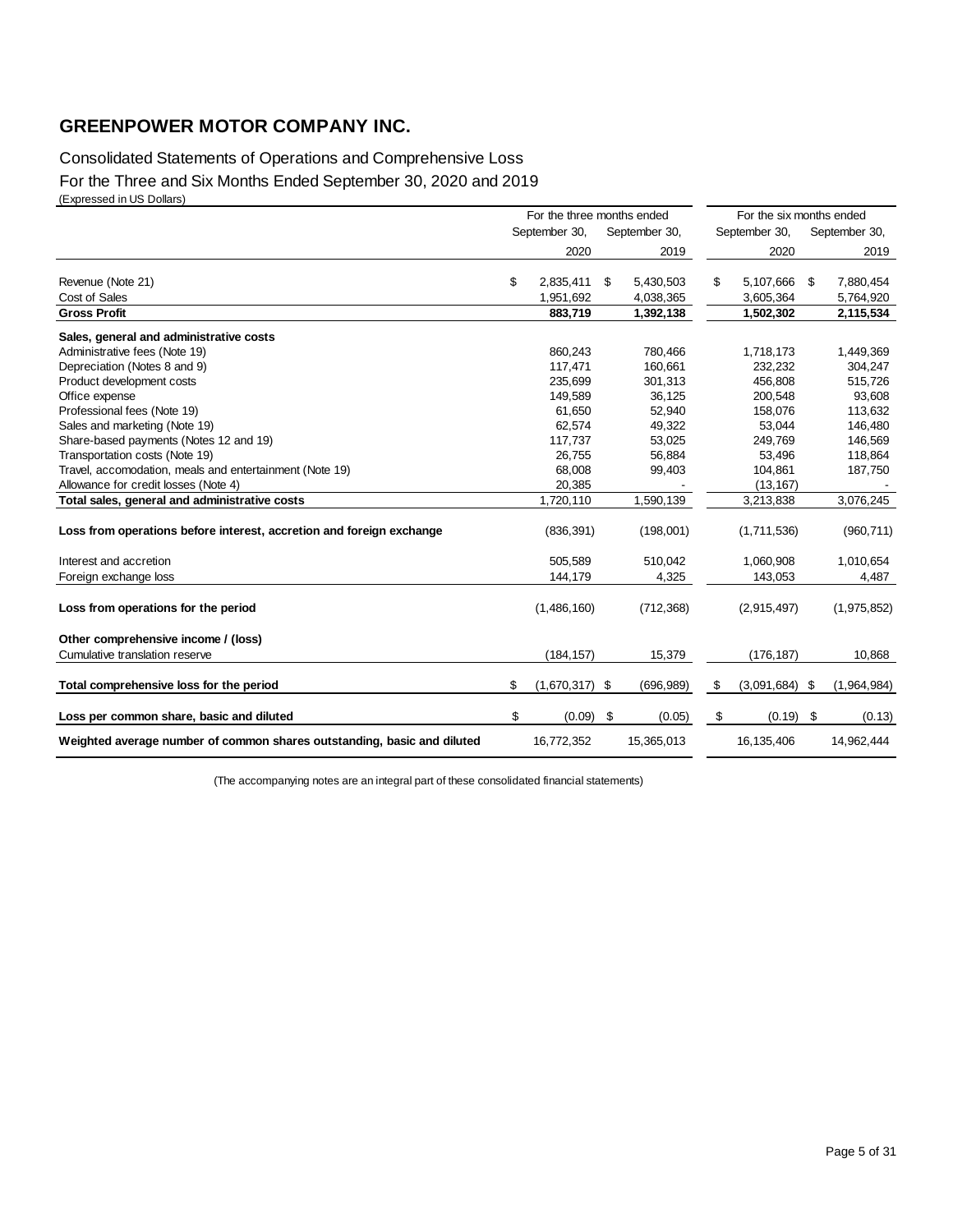## **Consolidated Condensed Interim Statements of Changes in Equity (Deficit)**

**For the Six Months Ended September 30, 2020 and 2019**

(Expressed in US Dollars)

| of convertible<br>Number of<br>comprehensive<br>Accumulated<br>Deficit<br>Total<br><b>Common shares</b><br>Amount<br>debentures<br><b>Reserves</b><br>gain (loss)<br>Balance, March 31, 2019<br>\$<br>\$<br>-\$<br>13,458,208<br>\$<br>12,984,796<br>383,094<br>5,342,510<br>(89, 368)<br>\$<br>(18,706,668)<br>(85, 636)<br>\$<br>4,000,000<br>Shares issued for cash at USD \$0.305 per share unit<br>1,873,536<br>4,000,000<br>(406, 377)<br>Share issuance costs<br>(406, 377)<br>$\blacksquare$<br>Fair value assigned to the warrants on issuance of Share Units<br>(132, 146)<br>199,226<br>67,080<br>$\blacksquare$<br>Shares issued for conversion of warrants<br>17,857<br>(18, 209)<br>48,415<br>66,624<br>90,721<br>122,985<br>Fair value of stock options exercised<br>252,697<br>(129, 712)<br>$\blacksquare$<br>Shares issued for conversion of debentures<br>17,857<br>(3,588)<br>27,261<br>23,673<br>Share-based payments<br>146,569<br>146,569<br>$\overline{a}$<br>$\overline{a}$<br>10,868<br>10,868<br>Cumulative translation reserve<br>(1,975,852)<br>Net loss for the period<br>(1,975,852)<br>(20,682,520) \$ 1,951,725<br>Balance, September 30, 2019<br>15,458,179<br>\$16,792,855<br>\$<br>379,506<br>\$5,540,384<br>(78, 500)<br>\$<br>\$<br>Balance, March 31, 2020<br>15,486,750<br>\$16,892,725<br>379,506<br>\$ 5,515,639<br>- \$<br>(110, 192)<br>\$<br>$(23,852,634)$ \$ $(1,174,956)$<br>-\$<br>37,700,000<br>Shares issues for cash at USD \$20<br>1,885,000<br>37,700,000<br>Share issuance costs<br>(2,928,501)<br>(2,928,501)<br>$\tilde{\phantom{a}}$<br>Shares issued for conversion of warrants<br>(650, 047)<br>3,004,201<br>1,102,552<br>3,654,248<br>L.<br>Shares issued for conversion of debentures<br>496,099<br>995,372<br>(106, 946)<br>888,426<br>249,769<br>Share-based payments<br>249,769<br>$\sim$<br>Cumulative translation reserve<br>(176, 187)<br>(176, 187)<br>Net loss for the period<br>(2,915,497)<br>(2,915,497)<br>(3)<br>Cancellation of fractional shares as a result of share consolidation<br>\$5,115,361<br>Balance, September 30, 2020<br>18,970,398<br>\$56,313,844<br>272,560<br>\$<br>(286, 379)<br>$$$ (26,768,131) $$$ 34,647,255<br>\$ | (Unaudited - prepared by Management) | <b>Share Capital</b> |  | <b>Equity portion</b> | <b>Accumulated other</b> |  |  |  |  |
|----------------------------------------------------------------------------------------------------------------------------------------------------------------------------------------------------------------------------------------------------------------------------------------------------------------------------------------------------------------------------------------------------------------------------------------------------------------------------------------------------------------------------------------------------------------------------------------------------------------------------------------------------------------------------------------------------------------------------------------------------------------------------------------------------------------------------------------------------------------------------------------------------------------------------------------------------------------------------------------------------------------------------------------------------------------------------------------------------------------------------------------------------------------------------------------------------------------------------------------------------------------------------------------------------------------------------------------------------------------------------------------------------------------------------------------------------------------------------------------------------------------------------------------------------------------------------------------------------------------------------------------------------------------------------------------------------------------------------------------------------------------------------------------------------------------------------------------------------------------------------------------------------------------------------------------------------------------------------------------------------------------------------------------------------------------------------------------------------------------------------------------------------------------------------------------------------------------------|--------------------------------------|----------------------|--|-----------------------|--------------------------|--|--|--|--|
|                                                                                                                                                                                                                                                                                                                                                                                                                                                                                                                                                                                                                                                                                                                                                                                                                                                                                                                                                                                                                                                                                                                                                                                                                                                                                                                                                                                                                                                                                                                                                                                                                                                                                                                                                                                                                                                                                                                                                                                                                                                                                                                                                                                                                      |                                      |                      |  |                       |                          |  |  |  |  |
|                                                                                                                                                                                                                                                                                                                                                                                                                                                                                                                                                                                                                                                                                                                                                                                                                                                                                                                                                                                                                                                                                                                                                                                                                                                                                                                                                                                                                                                                                                                                                                                                                                                                                                                                                                                                                                                                                                                                                                                                                                                                                                                                                                                                                      |                                      |                      |  |                       |                          |  |  |  |  |
|                                                                                                                                                                                                                                                                                                                                                                                                                                                                                                                                                                                                                                                                                                                                                                                                                                                                                                                                                                                                                                                                                                                                                                                                                                                                                                                                                                                                                                                                                                                                                                                                                                                                                                                                                                                                                                                                                                                                                                                                                                                                                                                                                                                                                      |                                      |                      |  |                       |                          |  |  |  |  |
|                                                                                                                                                                                                                                                                                                                                                                                                                                                                                                                                                                                                                                                                                                                                                                                                                                                                                                                                                                                                                                                                                                                                                                                                                                                                                                                                                                                                                                                                                                                                                                                                                                                                                                                                                                                                                                                                                                                                                                                                                                                                                                                                                                                                                      |                                      |                      |  |                       |                          |  |  |  |  |
|                                                                                                                                                                                                                                                                                                                                                                                                                                                                                                                                                                                                                                                                                                                                                                                                                                                                                                                                                                                                                                                                                                                                                                                                                                                                                                                                                                                                                                                                                                                                                                                                                                                                                                                                                                                                                                                                                                                                                                                                                                                                                                                                                                                                                      |                                      |                      |  |                       |                          |  |  |  |  |
|                                                                                                                                                                                                                                                                                                                                                                                                                                                                                                                                                                                                                                                                                                                                                                                                                                                                                                                                                                                                                                                                                                                                                                                                                                                                                                                                                                                                                                                                                                                                                                                                                                                                                                                                                                                                                                                                                                                                                                                                                                                                                                                                                                                                                      |                                      |                      |  |                       |                          |  |  |  |  |
|                                                                                                                                                                                                                                                                                                                                                                                                                                                                                                                                                                                                                                                                                                                                                                                                                                                                                                                                                                                                                                                                                                                                                                                                                                                                                                                                                                                                                                                                                                                                                                                                                                                                                                                                                                                                                                                                                                                                                                                                                                                                                                                                                                                                                      |                                      |                      |  |                       |                          |  |  |  |  |
|                                                                                                                                                                                                                                                                                                                                                                                                                                                                                                                                                                                                                                                                                                                                                                                                                                                                                                                                                                                                                                                                                                                                                                                                                                                                                                                                                                                                                                                                                                                                                                                                                                                                                                                                                                                                                                                                                                                                                                                                                                                                                                                                                                                                                      |                                      |                      |  |                       |                          |  |  |  |  |
|                                                                                                                                                                                                                                                                                                                                                                                                                                                                                                                                                                                                                                                                                                                                                                                                                                                                                                                                                                                                                                                                                                                                                                                                                                                                                                                                                                                                                                                                                                                                                                                                                                                                                                                                                                                                                                                                                                                                                                                                                                                                                                                                                                                                                      |                                      |                      |  |                       |                          |  |  |  |  |
|                                                                                                                                                                                                                                                                                                                                                                                                                                                                                                                                                                                                                                                                                                                                                                                                                                                                                                                                                                                                                                                                                                                                                                                                                                                                                                                                                                                                                                                                                                                                                                                                                                                                                                                                                                                                                                                                                                                                                                                                                                                                                                                                                                                                                      |                                      |                      |  |                       |                          |  |  |  |  |
|                                                                                                                                                                                                                                                                                                                                                                                                                                                                                                                                                                                                                                                                                                                                                                                                                                                                                                                                                                                                                                                                                                                                                                                                                                                                                                                                                                                                                                                                                                                                                                                                                                                                                                                                                                                                                                                                                                                                                                                                                                                                                                                                                                                                                      |                                      |                      |  |                       |                          |  |  |  |  |
|                                                                                                                                                                                                                                                                                                                                                                                                                                                                                                                                                                                                                                                                                                                                                                                                                                                                                                                                                                                                                                                                                                                                                                                                                                                                                                                                                                                                                                                                                                                                                                                                                                                                                                                                                                                                                                                                                                                                                                                                                                                                                                                                                                                                                      |                                      |                      |  |                       |                          |  |  |  |  |
|                                                                                                                                                                                                                                                                                                                                                                                                                                                                                                                                                                                                                                                                                                                                                                                                                                                                                                                                                                                                                                                                                                                                                                                                                                                                                                                                                                                                                                                                                                                                                                                                                                                                                                                                                                                                                                                                                                                                                                                                                                                                                                                                                                                                                      |                                      |                      |  |                       |                          |  |  |  |  |
|                                                                                                                                                                                                                                                                                                                                                                                                                                                                                                                                                                                                                                                                                                                                                                                                                                                                                                                                                                                                                                                                                                                                                                                                                                                                                                                                                                                                                                                                                                                                                                                                                                                                                                                                                                                                                                                                                                                                                                                                                                                                                                                                                                                                                      |                                      |                      |  |                       |                          |  |  |  |  |
|                                                                                                                                                                                                                                                                                                                                                                                                                                                                                                                                                                                                                                                                                                                                                                                                                                                                                                                                                                                                                                                                                                                                                                                                                                                                                                                                                                                                                                                                                                                                                                                                                                                                                                                                                                                                                                                                                                                                                                                                                                                                                                                                                                                                                      |                                      |                      |  |                       |                          |  |  |  |  |
|                                                                                                                                                                                                                                                                                                                                                                                                                                                                                                                                                                                                                                                                                                                                                                                                                                                                                                                                                                                                                                                                                                                                                                                                                                                                                                                                                                                                                                                                                                                                                                                                                                                                                                                                                                                                                                                                                                                                                                                                                                                                                                                                                                                                                      |                                      |                      |  |                       |                          |  |  |  |  |
|                                                                                                                                                                                                                                                                                                                                                                                                                                                                                                                                                                                                                                                                                                                                                                                                                                                                                                                                                                                                                                                                                                                                                                                                                                                                                                                                                                                                                                                                                                                                                                                                                                                                                                                                                                                                                                                                                                                                                                                                                                                                                                                                                                                                                      |                                      |                      |  |                       |                          |  |  |  |  |
|                                                                                                                                                                                                                                                                                                                                                                                                                                                                                                                                                                                                                                                                                                                                                                                                                                                                                                                                                                                                                                                                                                                                                                                                                                                                                                                                                                                                                                                                                                                                                                                                                                                                                                                                                                                                                                                                                                                                                                                                                                                                                                                                                                                                                      |                                      |                      |  |                       |                          |  |  |  |  |
|                                                                                                                                                                                                                                                                                                                                                                                                                                                                                                                                                                                                                                                                                                                                                                                                                                                                                                                                                                                                                                                                                                                                                                                                                                                                                                                                                                                                                                                                                                                                                                                                                                                                                                                                                                                                                                                                                                                                                                                                                                                                                                                                                                                                                      |                                      |                      |  |                       |                          |  |  |  |  |
|                                                                                                                                                                                                                                                                                                                                                                                                                                                                                                                                                                                                                                                                                                                                                                                                                                                                                                                                                                                                                                                                                                                                                                                                                                                                                                                                                                                                                                                                                                                                                                                                                                                                                                                                                                                                                                                                                                                                                                                                                                                                                                                                                                                                                      |                                      |                      |  |                       |                          |  |  |  |  |
|                                                                                                                                                                                                                                                                                                                                                                                                                                                                                                                                                                                                                                                                                                                                                                                                                                                                                                                                                                                                                                                                                                                                                                                                                                                                                                                                                                                                                                                                                                                                                                                                                                                                                                                                                                                                                                                                                                                                                                                                                                                                                                                                                                                                                      |                                      |                      |  |                       |                          |  |  |  |  |
|                                                                                                                                                                                                                                                                                                                                                                                                                                                                                                                                                                                                                                                                                                                                                                                                                                                                                                                                                                                                                                                                                                                                                                                                                                                                                                                                                                                                                                                                                                                                                                                                                                                                                                                                                                                                                                                                                                                                                                                                                                                                                                                                                                                                                      |                                      |                      |  |                       |                          |  |  |  |  |
|                                                                                                                                                                                                                                                                                                                                                                                                                                                                                                                                                                                                                                                                                                                                                                                                                                                                                                                                                                                                                                                                                                                                                                                                                                                                                                                                                                                                                                                                                                                                                                                                                                                                                                                                                                                                                                                                                                                                                                                                                                                                                                                                                                                                                      |                                      |                      |  |                       |                          |  |  |  |  |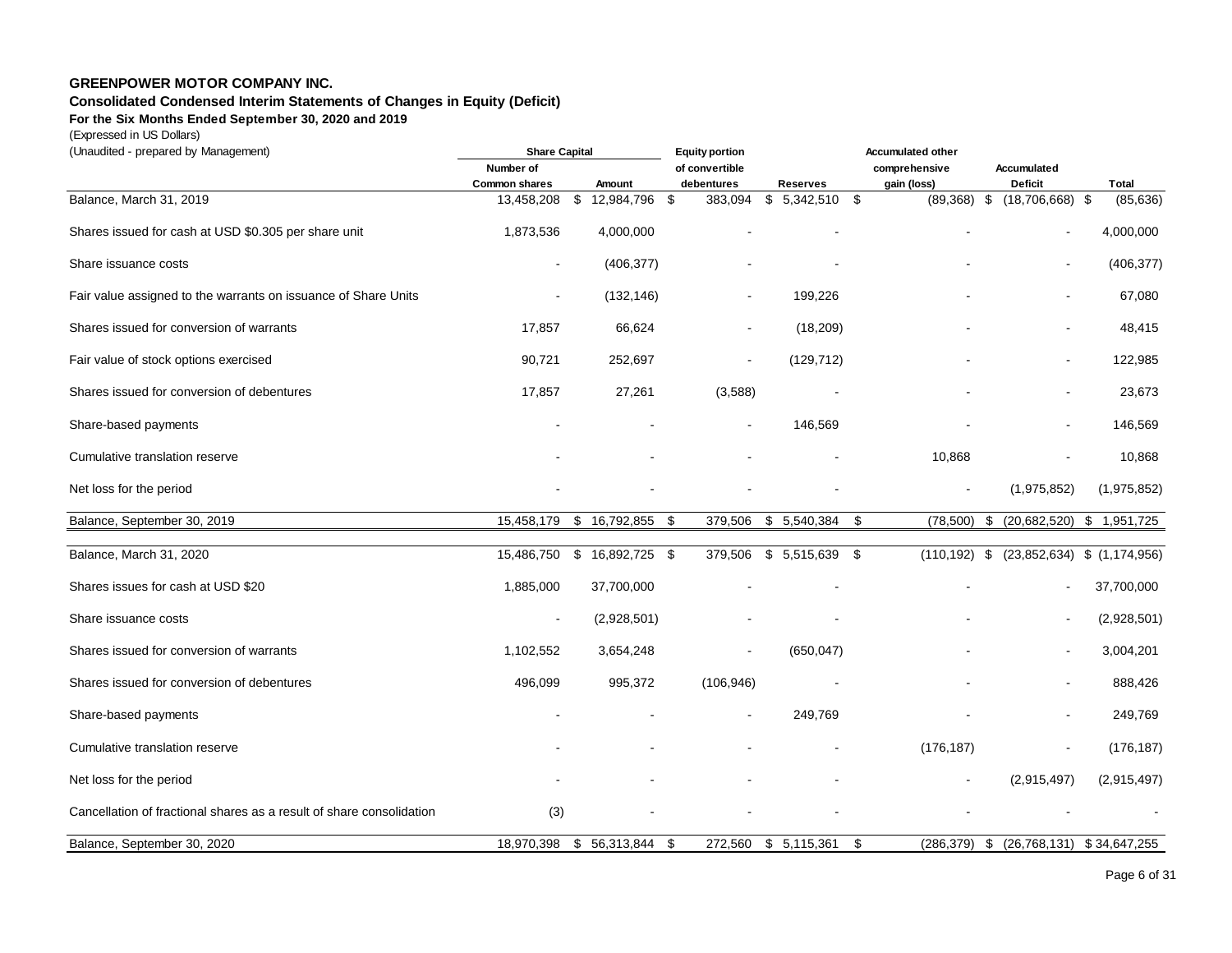Consolidated Statements of Cash Flows

For the Six Months Ended September 30, 2020 and 2019

(Expressed in US Dollars)

(Unaudited - Prepared by Management)

|                                                                         | September 30,          | September 30, |
|-------------------------------------------------------------------------|------------------------|---------------|
|                                                                         | 2020                   | 2019          |
| Cash flows from (used in) operating activities                          |                        |               |
| Loss for the year                                                       | \$<br>$(2,915,497)$ \$ | (1,975,852)   |
| Items not affecting cash                                                |                        |               |
| Allowance for credit losses                                             | (13, 167)              |               |
| Depreciation                                                            | 232,232                | 304,247       |
| Share-based payments                                                    | 249,769                | 146,569       |
| Accretion and accrued interest                                          | 461,461                | 260,395       |
| Amortization of deferred financing fees                                 | 304,279                | 311,615       |
| Foreign exchange loss                                                   | 143,053                | 4,487         |
| Cash flow used in operating activities before changes in non-cash items | (1,537,870)            | (948, 539)    |
| Changes in non-cash items:                                              |                        |               |
| Accounts receivable                                                     | (1,684,426)            | (710, 583)    |
| <b>GST</b> receivable                                                   | (21, 665)              | (5, 533)      |
| Inventory                                                               | 893,361                | (1,782,418)   |
| Prepaids and deposits                                                   | (484, 254)             | 16,761        |
| Promissory note receivable                                              | (37, 350)              | (23, 667)     |
| Finance lease receivables                                               | (1,428,059)            | (111, 435)    |
| Net payments on Right of Use Assets                                     | 488                    | (14, 434)     |
| Deposits from customers                                                 | (169,079)              | (10,000)      |
| Accounts payable and accrued liabilities                                | 420,132                | 600,257       |
| Deferred revenue                                                        | (221, 153)             | (528, 353)    |
| Warranty liability                                                      | 132,361                | 175,171       |
|                                                                         | (4, 137, 514)          | (3,342,772)   |
|                                                                         |                        |               |
| Cash flows from (used in) investing activities                          |                        |               |
| Paycheck Protection Program Proceeds                                    | 361,500                |               |
| Purchase of property and equipment                                      | (47, 186)              | (85, 326)     |
|                                                                         | 314,314                | (85, 326)     |
| Cash flows from (used in) financing activities                          |                        |               |
| Repayment of loans payable to related parties                           | (924, 810)             | (286, 249)    |
| Loans from related parties                                              | 137,074                | 149,893       |
| Proceeds from line of credit, net of payments                           | (5,469,944)            | 214,009       |
| Principal payments on promissory note                                   | (28, 867)              | (28, 350)     |
| Principal payments on lease liabilities, net of interest expense        | (132, 995)             | (101, 454)    |
| Proceeds from private placement of units                                |                        | 4,000,000     |
| Proceeds from issuance of common shares                                 | 37,700,000             |               |
| Repayment of note payable and convertible debentures, net of conversion | (10, 574)              |               |
| Private placement and equity offering costs                             | (2,928,501)            | (406, 377)    |
| Proceeds from exercise of stock options                                 |                        | 122,985       |
| Proceeds from exercise of warrants                                      | 3,004,201              | 48,416        |
|                                                                         | 31,345,584             | 3,712,873     |
| Foreign exchange on cash                                                | 44,538                 | 3,535         |
| Net increase in cash and restricted cash                                | 27,566,922             | 288,310       |
| Cash and restricted cash, beginning of year                             | 451,605                | 198,920       |
| Cash and restricted cash, end of period                                 | \$<br>28,018,527       | \$<br>487,230 |

(The accompanying notes are an integral part of these consolidated financial statements)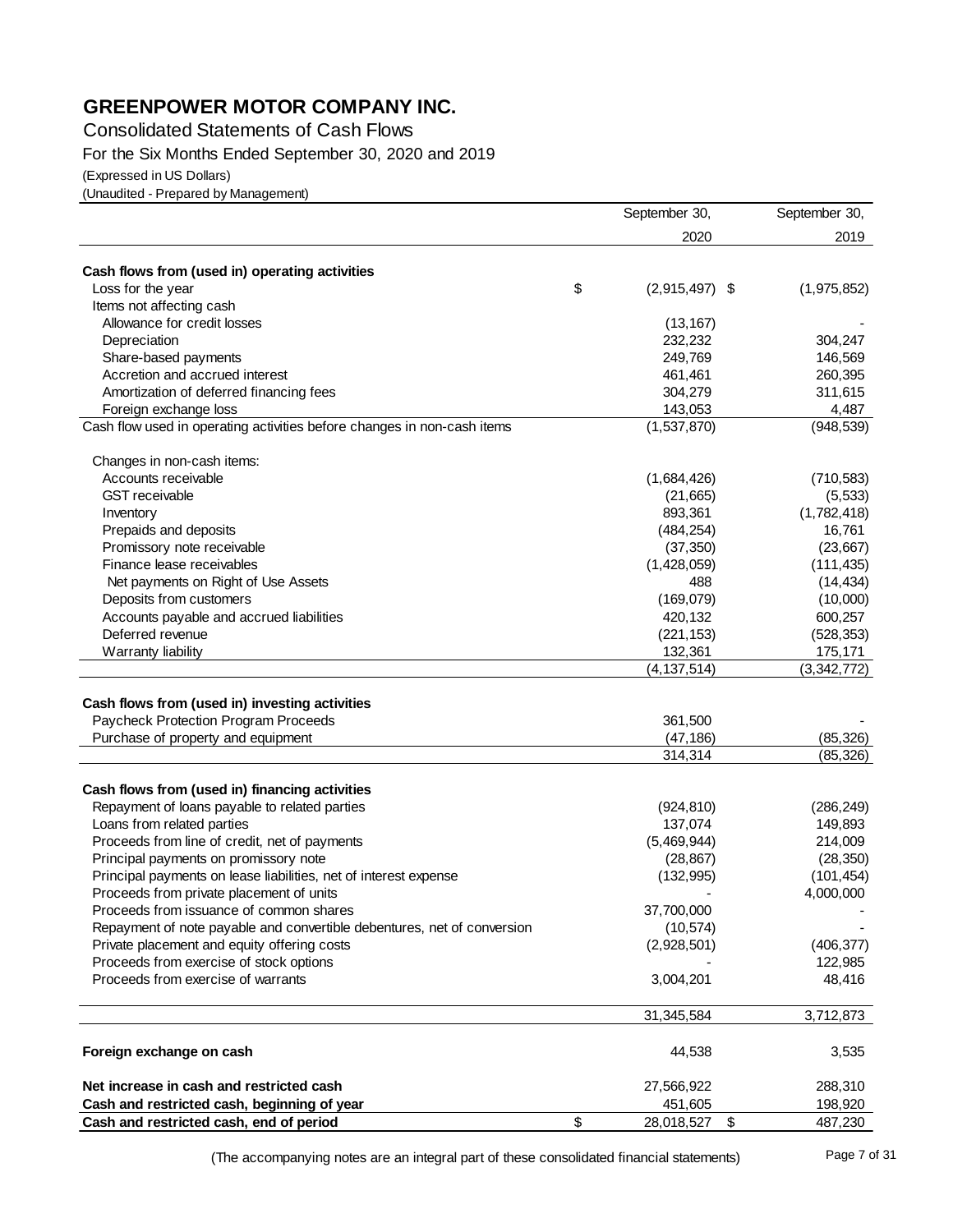## **1. Nature and Continuance of Operations**

GreenPower Motor Company Inc. ("GreenPower" or the "Company") was incorporated in the Province of British Columbia on September 18, 2007. The Company is in the business of manufacturing and distributing all-electric transit, school and charter buses.

The corporate office is located at Suite 240 - 209 Carrall St., Vancouver, Canada.

These consolidated financial statements have been prepared in accordance with International Financial Reporting Standards on the basis that the Company is a going concern, meaning that the Company will continue in operation for the foreseeable future and will be able to realize assets and discharge liabilities in the normal course of operations.

During the second quarter the Company completed an initial public offering and concurrent private placement for gross proceeds of US\$37.7 million less underwriting discounts and offering costs. As at September 30, 2020, the Company had a cash balance of \$27,866,610, working capital of \$32,477,352, retained earnings of (\$26,768,131), and shareholder's equity of \$34,647,254.

The Company faces risks from the COVID-19 global pandemic which has had, and will continue to have, a material adverse impact on our business and financial condition. The future impact of the COVID-19 global pandemic is inherently uncertain, and is expected to negatively impact the financial ability of our customers to purchase vehicles from us, of our suppliers' ability to deliver products used in the manufacture of our allelectric vehicles, in our employees' ability to manufacture our vehicles and to carry out their other duties in order to sustain our business, and in our ability to collect certain receivables owing to us, among other factors. In addition, COVID-19 has caused a significant reduction in public transit ridership, which is one of the primary market segments served by Greenpower, which may lead to reduced future sales to this segment, as transit properties adjust to changing demand for their services. We have taken steps to modify our business and operations in order to manage impacts caused by the COVID-19 global pandemic and resulting government and regulatory health orders, these factors are expected to continue to have a negative impact on our financial results, operations, outlook, goals, growth prospects, cash flows, liquidity and share price, and the potential timing and ultimate duration of these negative impacts is uncertain.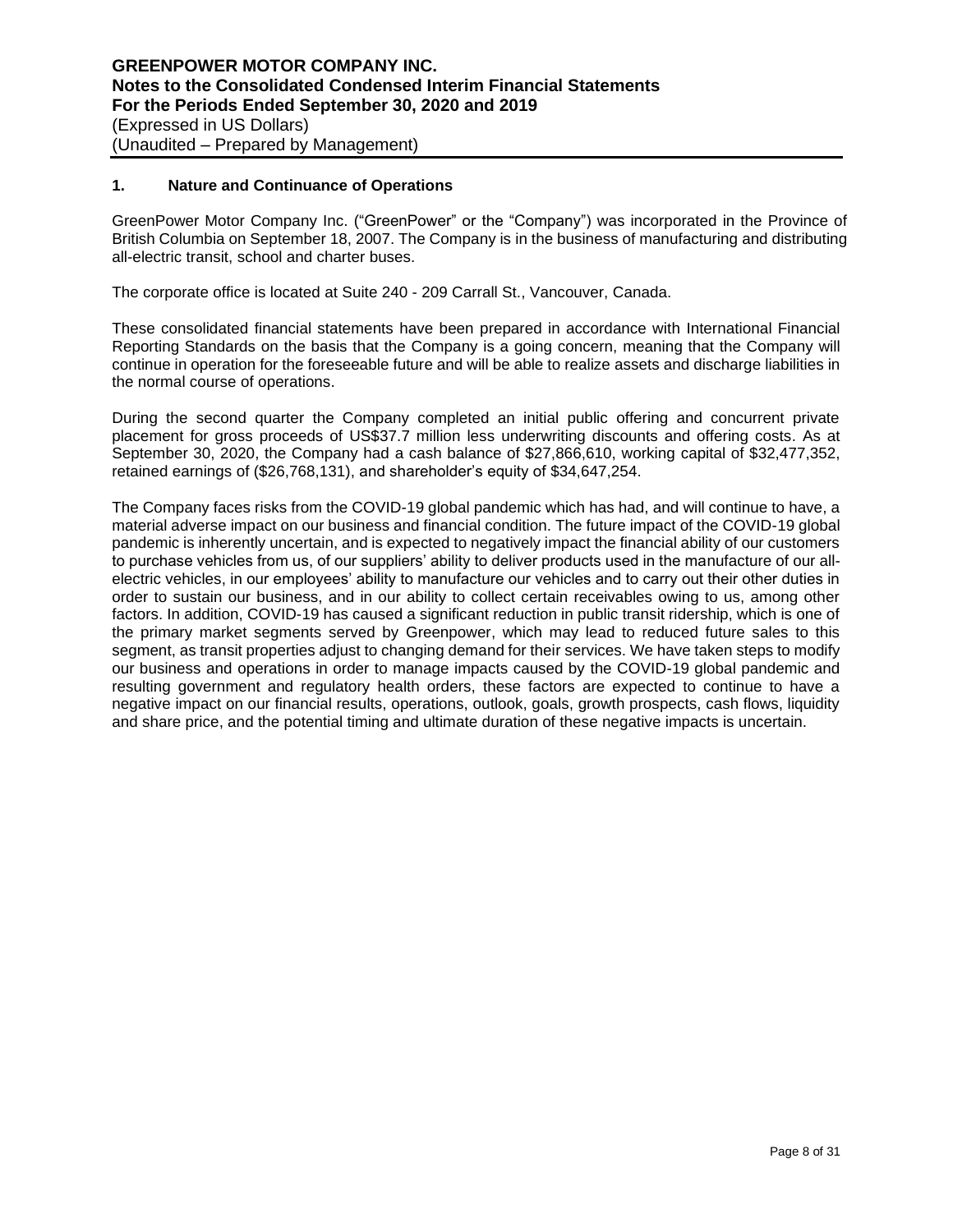## **2. Significant Accounting Policies**

#### *(a) Basis of presentation*

#### Statement of Compliance with IFRS

The Consolidated Condensed Interim Financial Statements of the Company are prepared in accordance with International Financial Reporting Standards ("IFRS") applicable to interim financial information, as outlined in International Accounting Standard ("IAS") 34, Interim Financial Reporting, and using the accounting policies consistent with those in the audited consolidated financial statements as at and for the year ended March 31, 2020.

These Consolidated Condensed Interim Financial Statements were prepared under the historical cost convention, except for certain items not carried at historical cost as discussed below. All amounts are expressed in US dollars, unless otherwise stated.

#### *(b) Basis of consolidation*

These consolidated financial statements include the accounts of the Company and all of its wholly-owned subsidiaries:

| Name of                                    | Country of           | Ownership | Ownership | Principal                                   |
|--------------------------------------------|----------------------|-----------|-----------|---------------------------------------------|
| Subsidiary                                 | Incorporation        | 30-Sep-20 | 31-Mar-20 | <b>Activity</b>                             |
| GP GreenPower Industries Inc.              | Canada               | 100%      | 100%      | Holding company                             |
| GreenPower Motor Company, Inc.             | <b>United States</b> | 100%      | 100%      | Electric bus manufacturing and distribution |
| 0939181 BC Ltd.                            | Canada               | 100%      | 100%      | Electric bus sales and leasing              |
| San Joaquin Valley Equipment Leasing, Inc. |                      |           |           |                                             |
| (formerly Utah Manganese, Inc.)            | <b>United States</b> | 100%      | 100%      | Electric bus leasing                        |
| 0999314 BC Ltd.                            | Canada               | 100%      | 100%      | Inactive                                    |
| Electric Vehicle Logistics Inc.            | <b>United States</b> | 100%      | N/A       | Vehicle Transportation                      |

All intercompany balances, transactions, revenues and expenses are eliminated upon consolidation. Certain information and note disclosures which are considered material to the understanding of the Company's consolidated financial statements are provided below.

Subsidiaries are consolidated from the date of acquisition, being the date on which the Company obtains control, and continue to be consolidated until the date when such control ceases. Control exists when the Company has the power, directly or indirectly, to govern the financial and operating policies of an entity so as to obtain benefits from its activities. The financial statements of the subsidiaries are prepared for the same reporting period as the parent company, using consistent accounting policies.

On August 28, 2020 the Company completed a consolidation of its common shares on the basis of seven pre-consolidation shares for one post-consolidation common share. On the same date, the Company's post-consolidation common shares began trading on the Nasdaq stock exchange and ceased trading on the OTCQB exchange in the US, and the post-consolidation shares continued trading on the TSX Venture exchange in Canada. All references to share and per share amounts in these interim consolidated financial statements have been retroactively restated to give effect to this share consolidation unless otherwise stated.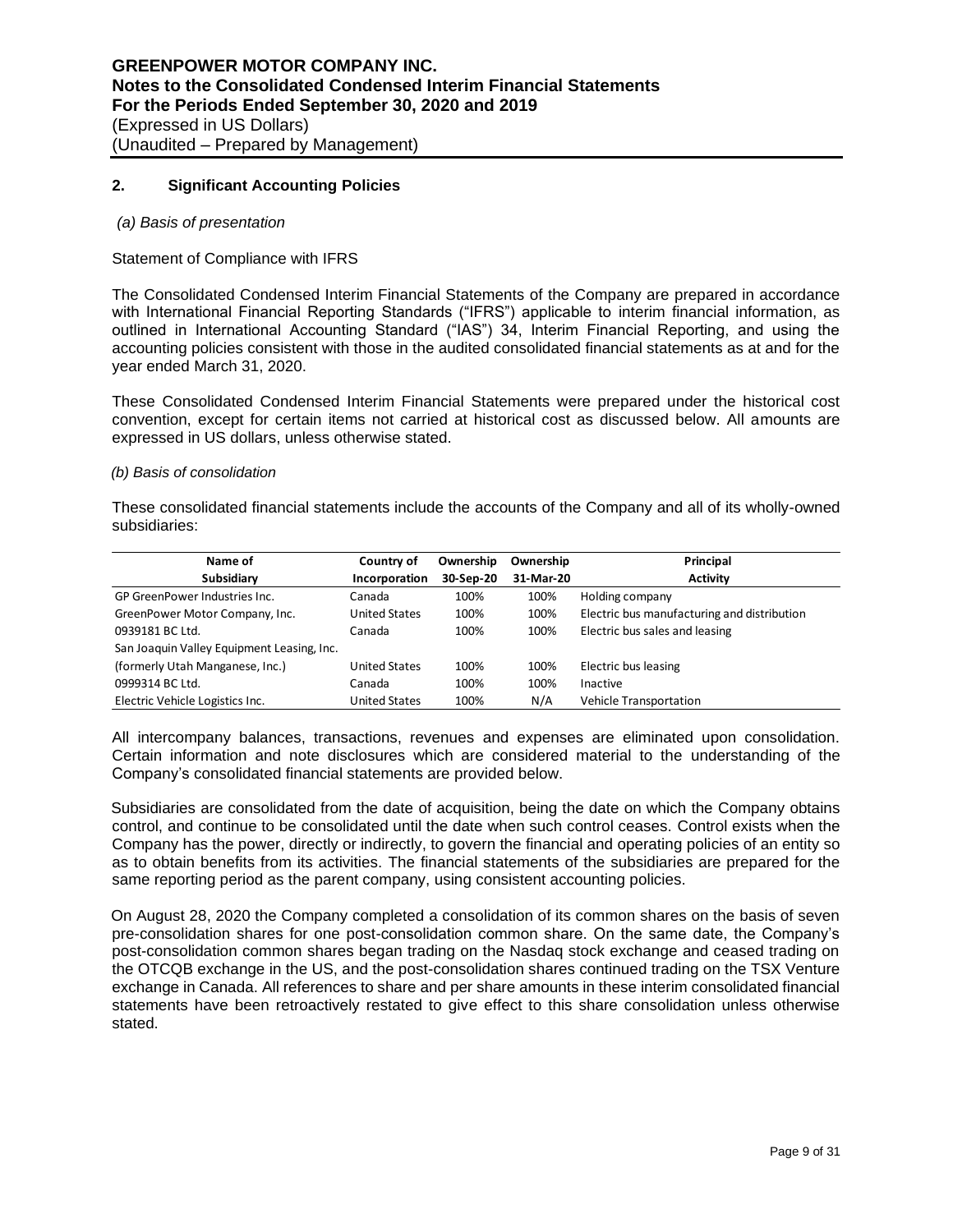#### *(c) Financial instruments*

IFRS 9 requires a company to classify its financial instruments based on the way they are measured, into one of three categories: Amortized Cost, FVTPL, and FVOCI. The Company did not have any financial instruments measured at FVTPL or FVOCI as at September 30, 2020. All of the Company's financial instruments, initially recognized at fair value, are subsequently measured at amortized cost using the effective interest rate method. Transaction costs are included in the initial fair value measurement of the financial instruments.

Subsidiaries are consolidated from the date of acquisition, being the date on which the Company obtains control, and continue to be consolidated until the date when such control ceases. Control exists when the Company has the power, directly or indirectly, to govern the financial and operating policies of an entity so as to obtain benefits from its activities. The financial statements of the subsidiaries are prepared for the same reporting period as the parent company, using consistent accounting policies.

#### *(d) Cash and cash equivalents*

Cash and cash equivalents usually consist of highly liquid investments which are readily convertible into cash with maturity of three months or less and are subject to an insignificant risk of change in value. As at September 30, 2020, and March 31, 2020 the Company had no cash equivalents.

#### *(e) Revenue recognition*

The Company recognizes revenue from contracts with customers when a customer obtains control of the goods or services, and the Company satisfies its performance obligation to customers in exchange for consideration the Company expects to receive, net of discounts and taxes. Revenue is allocated to each performance obligation.

Most of the Company's contracts have a single performance obligation as the promise to transfer the individual goods. Revenues from the sale of products are recognized when the goods are shipped or

accepted by the customer, depending on the delivery conditions, and title and risk have passed to the customer. Revenues from services such as supporting and training relating to the sale of products are recognized as the services are performed.

The Company enters into a few transactions that represent multiple-element arrangements, which may include any combination of products, support and training services, and extended warranty. The allocation of consideration to the multiple-element is dependent on the explicit stand-alone selling price stipulated in the contract term.

## *(f) Impairment of long-lived assets*

At the end of each reporting period, the Company's assets are reviewed to determine whether there is any indication that those assets may be impaired. If such indication exists, the recoverable amount of the asset is estimated in order to determine the extent of the impairment, if any. The recoverable amount is the higher of fair value less costs to sell and value in use. Fair value is determined as the amount that would be obtained from the sale of the asset in an arm's length transaction between knowledgeable and willing parties. In assessing value in use, the estimated future cash flows are discounted to their present value using a pre-tax discount rate that reflects current market assessments of the time value of money and the risks specific to the asset. If the recoverable amount of an asset is estimated to be less than its carrying amount, the carrying amount of the asset is reduced to its recoverable amount and the impairment loss is recognized in the Consolidated Statements of Operations for the period.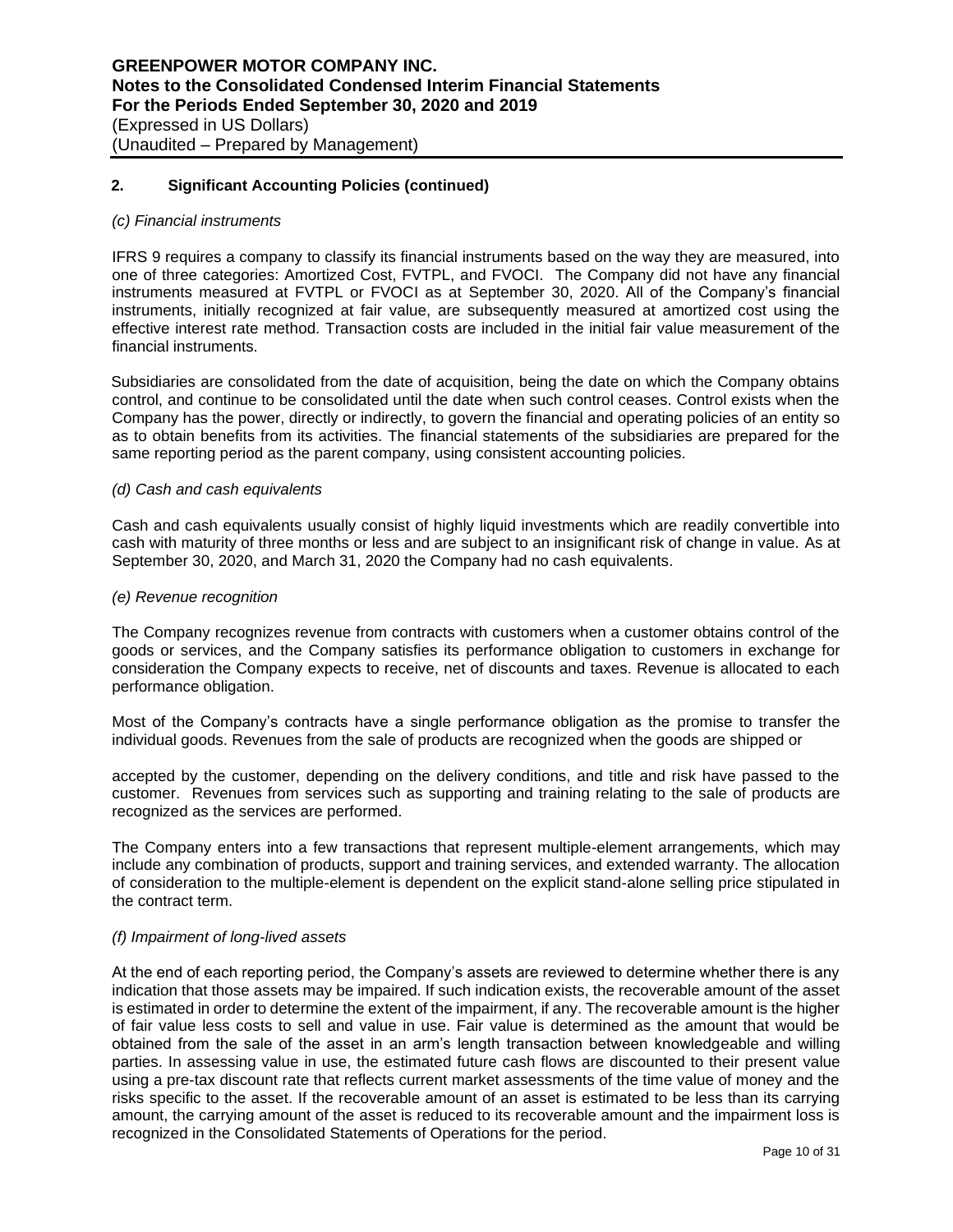For an asset that does not generate largely independent cash inflows, the recoverable amount is determined for the cash generating unit to which the asset belongs.

Where an impairment loss subsequently reverses, the carrying amount of the asset (or cash-generating unit) is increased to the revised estimate of its recoverable amount, but to an amount that does not exceed the carrying amount that would have been determined had no impairment loss been recognized for the asset (or cash-generating unit) in prior years. A reversal of an impairment loss is recognized immediately in the Consolidated Statements of Operations.

#### *(g) Foreign currency translation*

The consolidated entities and their respective functional currencies are as follows:

| <b>Entity</b>                                                              | <b>Functional Currency</b> |
|----------------------------------------------------------------------------|----------------------------|
| GreenPower Motor Company Inc. (parent)                                     | U.S. Dollar                |
| GP GreenPower Industries Inc.                                              | Canadian Dollar            |
| GreenPower Motor Company, Inc.                                             | U.S. Dollar                |
| 0939181 BC Ltd.                                                            | Canadian Dollar            |
| San Joaquin Valley Equipment Leasing, Inc. (formerly Utah Manganese, Inc.) | U.S. Dollar                |
| 0999314 B.C. Ltd.                                                          | Canadian Dollar            |
|                                                                            |                            |

Translation to functional currency

Foreign currency transactions are translated into U.S. dollars using exchange rates in effect at the date of the transaction. Monetary assets and liabilities denominated in foreign currencies are translated into the functional currency using the exchange rate in effect at the measurement date. Non-monetary assets and

liabilities denominated in foreign currencies are translated into the functional currency using the historical exchange rate or the exchange rate in effect at the measurement date for items recognized at FVTPL. Gains and losses arising from foreign exchange are included in the Consolidated Statements of Operations.

Translation to presentation currency

The results and financial position of those entities with a functional currency different from the presentation currency are translated into the presentation currency as follows:

- assets and liabilities are translated at the closing rate at the date of the Statements of Financial Position;
- income and expenses are translated at average exchange rates; and
- all resulting exchange differences are recognized in accumulated other comprehensive income/loss.

## *(h) Inventory*

Inventory is recorded at the lower of cost and net realizable value with cost determined on a specific item basis. The Company's inventory consists of electric buses in process, production supplies, and finished goods. In determining net realizable value for new buses, the Company primarily considers the age of the vehicles along with the timing of annual and model changeovers. For used buses, the Company considers recent market data and trends such as loss histories along with the current age of the inventory.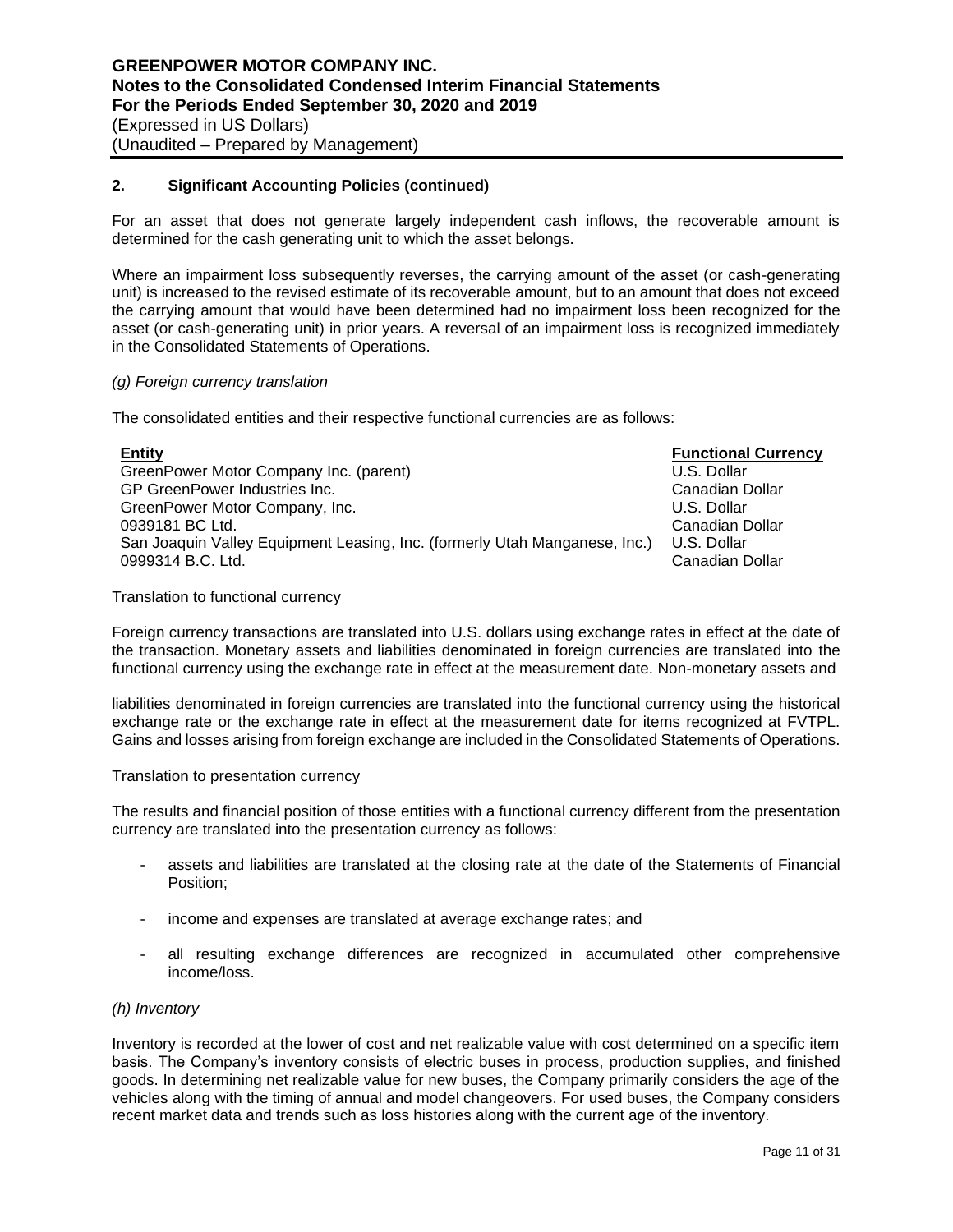#### *(i) Property, plant, and equipment*

Property, plant and equipment ("PPE") are carried at cost, less accumulated depreciation and accumulated impairment losses. The cost of an item of PPE consists of the purchase price, any costs directly attributable to bringing the asset to the location and condition necessary for its intended use and an initial estimate of the costs of dismantling and removing the item and restoring the site on which it is located. Depreciation is provided at rates calculated to write off the cost of PPE, less their estimated residual value, using the following rates/estimated lives and methods:

| Leasehold improvements    | Over term of lease, straight line method |
|---------------------------|------------------------------------------|
| Computers                 | 3 years, straight line method            |
| EV equipment              | 3 years, straight line method            |
| Furniture                 | 7 years, straight line method            |
| Automobile                | 10 years, straight line method           |
| Leased asset              | 12 years, straight line method           |
| Diesel and Electric buses | 12 years, straight line method           |

An item of PPE is derecognized upon disposal or when no future economic benefits are expected to arise from the continued use of the asset. Any gain or loss arising on disposal of the asset, determined as the difference between the net disposal proceeds and the carrying amount of the asset, is recognized in profit or loss in the Consolidated Statements of Operations. Where an item of PPE comprises major components with different useful lives, the components are accounted for as separate items of PPE. Expenditures incurred to replace a component of an item of PPE is accounted for separately, including major inspection and overhaul expenditures are capitalized.

#### *(j) Loss per share*

The Company presents basic and diluted loss per share data for its common shares, calculated by dividing the loss attributable to common shareholders of the Company by the weighted average number of common shares outstanding during the period. Diluted loss per share does not adjust the loss attributable to common shareholders or the weighted average number of common shares outstanding when the effect is antidilutive.

## *(k) Share capital*

Common shares are classified as equity. Finders fees and other related share issue costs, such as legal, regulatory, and printing, on the issue of the Company's shares are charged directly to share capital, net of any tax effects. During the six months ended September 30, 2020, and September 30, 2019 the Company recorded \$2,928,501 and \$406,377, respectively, in share issuance costs on its Consolidated Condensed Interim Statements of Changes in Equity in regards to the issuance of shares (Note 10).

#### *(l) Income taxes*

Income tax expense comprises current and deferred tax. Current and deferred tax are recognized in net income/loss except to the extent that it relates to a business combination or items recognized directly in equity or in other comprehensive loss/income.

Current income taxes are recognized for the estimated income taxes payable or receivable on taxable income or loss for the current period and any adjustment to income taxes payable in respect to previous years. Current income taxes are determined using tax rates and tax laws that have been enacted or substantively enacted by the year end date.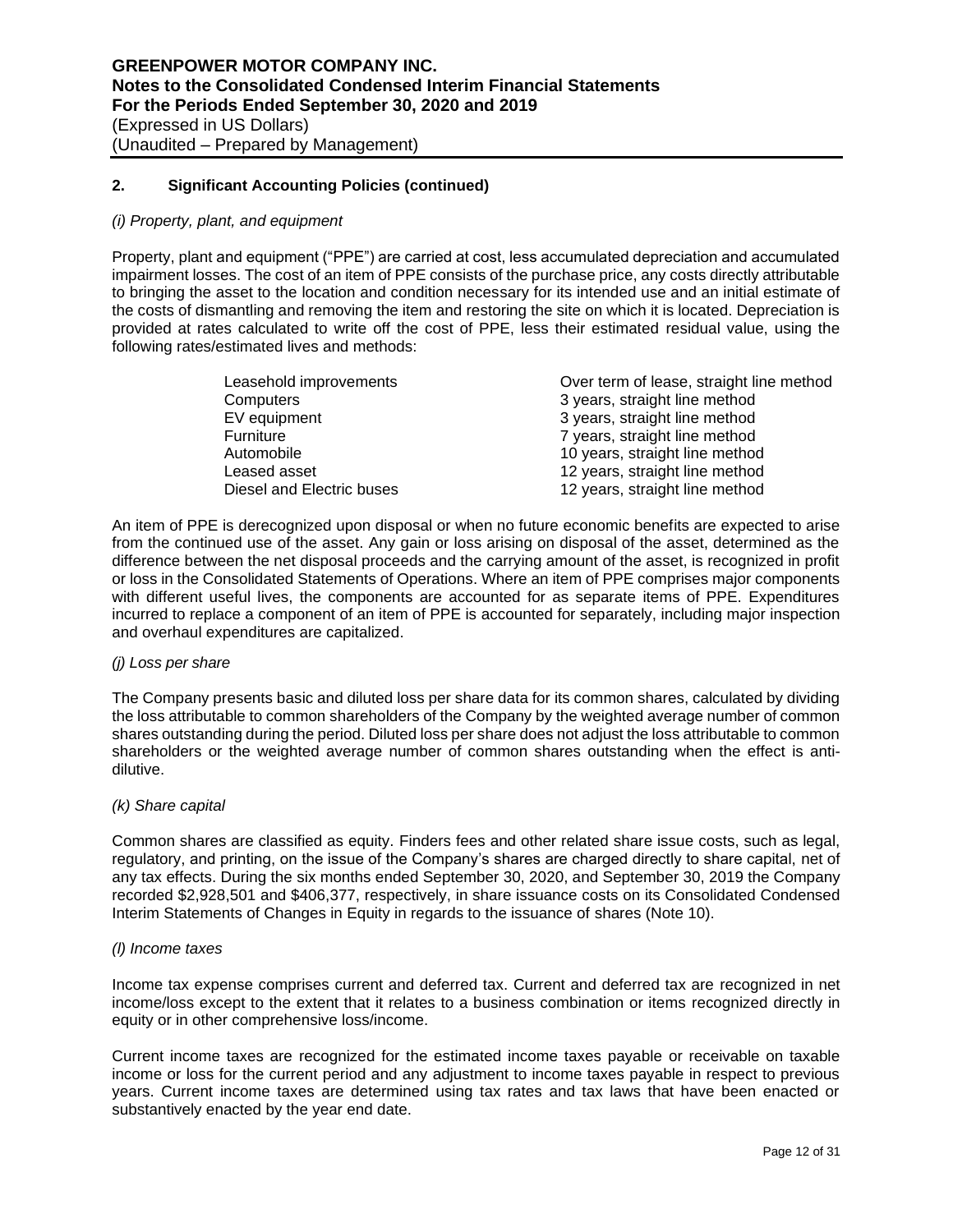## *(l) Income taxes (Continued)*

Deferred tax assets and liabilities are recognized where the carrying amount of an asset or liability differs from its tax base, except for taxable temporary differences arising on the initial recognition of goodwill and temporary differences arising on the initial recognition of an asset or liability in a transaction which is not a business combination and at the time of the transaction affects neither accounting nor taxable profit or loss.

Recognition of deferred tax assets for unused tax losses, tax credits, and deductible temporary differences is restricted to those instances where it is probable that future taxable profit will be available against which the deferred tax asset can be utilized. At the end of each reporting period the Company reassesses deferred tax assets. The Company recognizes a previously unrecognized deferred tax asset to the extent that it has become probable that future taxable profit will allow the deferred tax asset to be recovered.

#### *(m) Critical accounting estimates and judgments*

The preparation of these consolidated financial statements requires management to make certain estimates, judgments and assumptions that affect the reported amounts of assets and liabilities at the date of the financial statements and reported amounts of expenses during the reporting period. Actual outcomes could differ from these estimates. These consolidated financial statements include estimates which, by their nature, are uncertain. The impacts of such estimates are pervasive throughout the consolidated financial statements and may require accounting adjustments based on future occurrences. Revisions to critical accounting estimates are recognized in the period in which the estimate is revised and future periods if the revision affects both current and future periods. These estimates are based on historical experience, current and future economic conditions and other factors, including expectations of future events that are believed to be reasonable under the circumstances.

#### *Critical accounting estimates*

Significant assumptions about the future and other sources of estimation uncertainty that management has made at the end of the reporting period, that could result in a material adjustment to the carrying amounts of assets and liabilities, in the event that actual results differ from assumptions made, relate to, but are not limited to, the inputs used in the Black-Scholes option pricing model to measure stock-based compensation and warrants, determination of the useful life of equipment, net realizable value of inventory, provision for warranty expense, and the \$nil provision for income taxes.

Effective January 1, 2019, management changed its estimated useful life for diesel and electric buses (including some categorized under Leased Assets in note 9) from 7 years to 12 years.

#### *Critical accounting judgments*

- i. The determination of the discount rate to use to discount the promissory note receivable, finance lease receivables and lease liabilities;
- ii. The determination of the functional currency of each entity within the consolidated Company;
- iii. The Company's ability to continue as a going concern.
- iv. The classification of leases as either financial leases or operating leases;
- v. The determination that there are no material matters requiring disclosures and/or recognition on the consolidated financial statements as either a provision, a contingent liability, or a contingent asset; and
- vi. The identification of performance obligations in revenue contracts and the determination of when they are satisfied.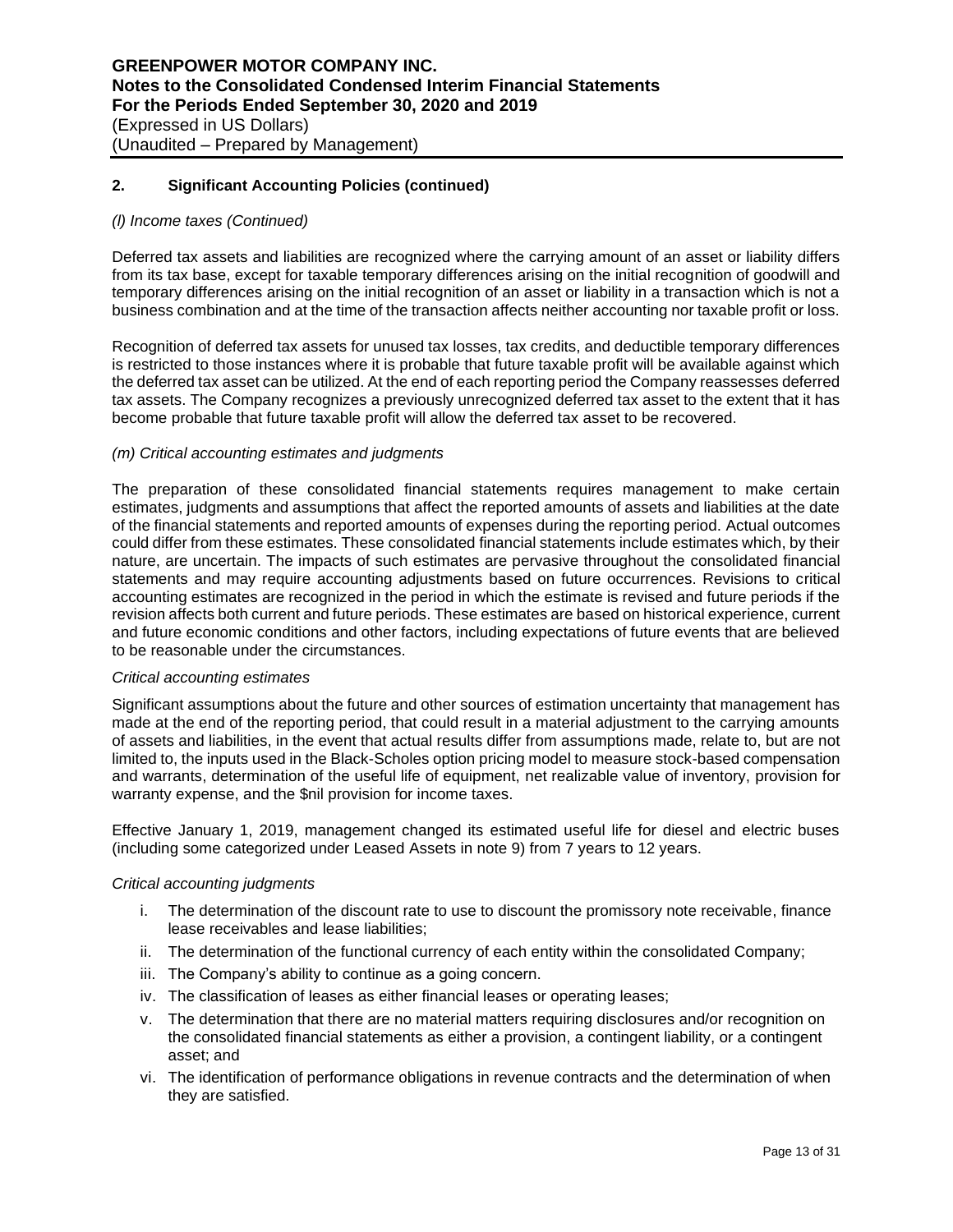#### *(n) Share-based payment transactions*

The Company grants share-based awards to certain officers, employees, directors and other eligible persons. The fair value of the equity-settled awards is determined at the date of the grant. In calculating fair value, no account is taken of any vesting conditions, other than conditions linked to the price of the shares of the Company. Each tranche in an award is considered a separate award with its own vesting period and grant date fair value. The fair value is determined by using the Black-Scholes option pricing model. At each financial reporting date, the cumulative expense representing the extent to which the vesting period has expired and management's best estimate of the awards that are ultimately expected to vest is computed. The movement in cumulative expense is recognized in the Consolidated Statements of Operations with a corresponding entry against the related equity settled share-based payments reserve account over the vesting period. No expense is recognized for awards that do not ultimately vest. If the awards expire unexercised, the related amount remains in share-option reserve.

Where equity instruments are granted to non-employees, they are recorded at the fair value of the goods or services received in the Consolidated Statements of Operations, unless they are related to the issuance of shares. Amounts related to the issuance of shares are recorded as a reduction of share capital. When the value of goods or services received in exchange for the share-based payment cannot be reliably estimated, the fair value is measured by use of a valuation model. The fair value of stock options granted to non-employees is re-measured at the earlier of each financial reporting or vesting date, and any adjustment is charged or credited to operations upon re-measurement.

## *(o) Valuation of equity units issued in private placements*

The Company has adopted a residual value method with respect to the measurement of shares and warrants issued as private placement units. The residual value method first allocates value to the more easily measurable component based on fair value and then the residual value, if any, to the less easily measurable component. The fair value of the common shares issued in the private placement was determined to be the more easily measurable component and were valued at their fair value, as determined by the closing quoted bid price on the announcement date. The balance, if any, is allocated to the attached warrants. Any fair value attributed to the warrants is recorded as warrant reserve. If the warrants are exercised, the related amount is reclassified as share capital. If the warrants expire unexercised, the related amount remains in warrant reserve.

#### *(p) Government grants*

The Company receives grants from government agencies related to sales and leases of its electric buses. The accounting for these grants depends on whether the carrying amount of the vehicle remains with the Company, which is the case for operating leases where the Company is the lessor. For government grants associated with leased vehicles under operating leases, the grant reduces the value of the asset.

## *(q) Provisions and contingent liabilities*

Provisions are recognized when present obligations as a result of a past event will probably lead to an outflow of economic resources from the Company and amounts can be estimated reliably. Timing or amount of the outflow may still be uncertain. Provisions are measured at the estimated expenditure required to settle the present obligation, based on the most reliable evidence available at the reporting date, including the risks and uncertainties associated with the present obligation. Provisions are discounted when the time value of money is significant.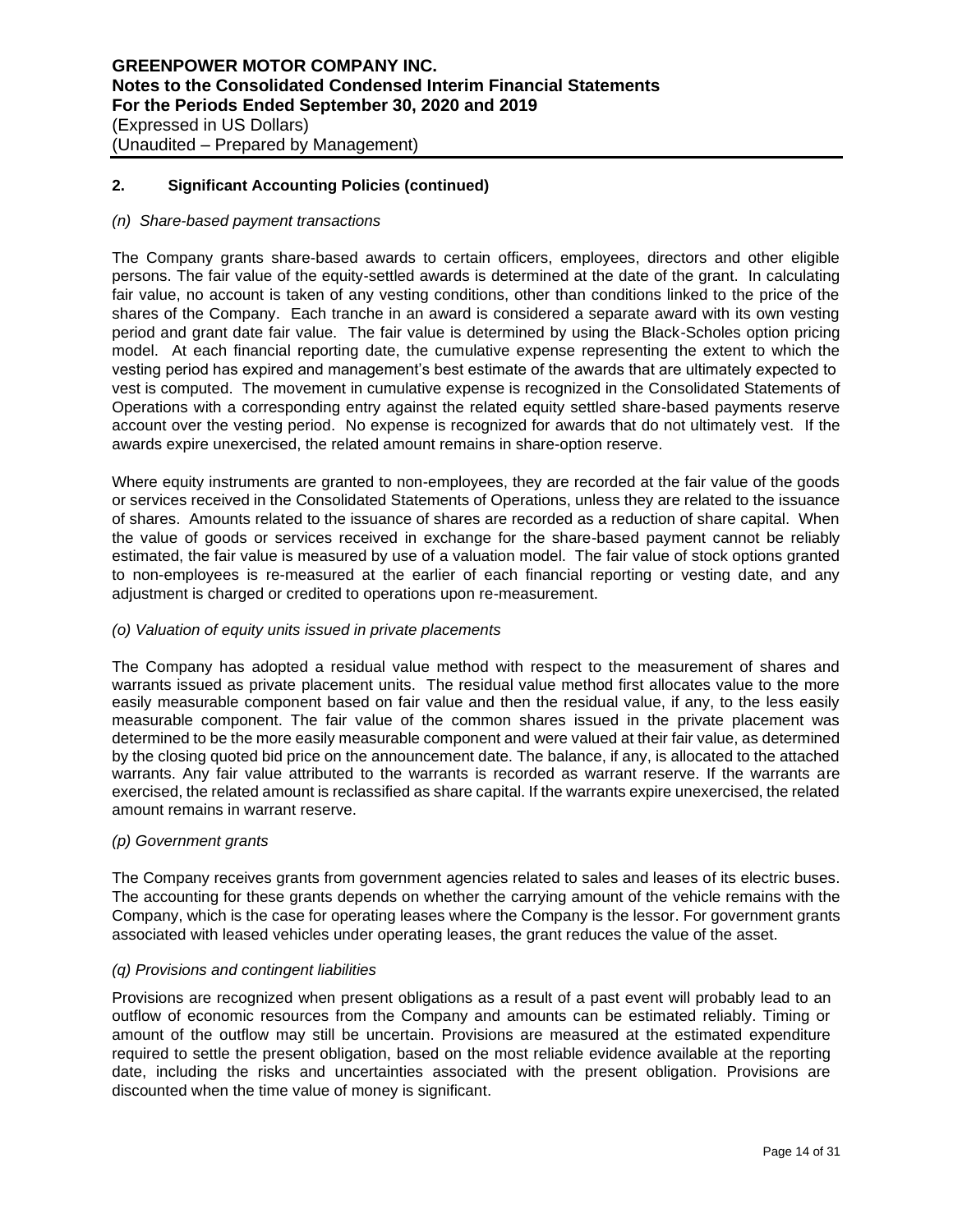## *(r) Leases*

Effective April 1, 2018, the Company adopted IFRS 16 using the modified retrospective approach and accordingly the information presented for the year ended March 31, 2018 has not been restated. The cumulative effect of the initial application, if any, is recognized in deficit at April 1, 2018. Comparative amounts up to March 31, 2018 remain as previously reported under IAS 17 and related interpretations.

#### *Definition of a lease*

At inception of a contract, the Company assesses whether a contract is, or contains, a lease based on whether the contract conveys the right to control the use of an identified asset for a period of time in exchange for consideration. The Company has elected to apply the practical expedient to account for leases for which the lease term ends within 12 months of the date of initial application and leases of low value assets as short-term leases. The lease payments associated with these leases are recognized as expenses on a straight-line basis over the lease term.

The Company has also elected to apply the practical expedient for excluding the initial direct costs for the measurement of right of use assets at the date of initial application, as well as for using hindsight in determining the lease term where the contract contains options to extend or terminate the lease.

#### *As a lessee*

The Company recognizes a right of use asset and a lease liability at the lease commencement date. The right of use asset is initially measured at cost, based on the initial amount of the lease liability. The assets are depreciated to the earlier of the end of the useful life of the right of use asset or the lease term using the straight-line method as this most closely reflects the expected pattern of consumption of the future economic benefits. The lease term includes periods covered by an option to extend if the Company is reasonably certain to exercise that option.

The lease liability is initially measured at the present value of the lease payments that are not paid at the commencement date, discounted using the interest rate implicit in the lease or, if that rate cannot be readily determined, at the Company's incremental borrowing rate.

The ongoing lease liability is measured at amortized cost using the effective interest method. It is remeasured when there is a change in future lease payments, if there is a change in the Company's estimate of the amount expected to be payable under a residual value guarantee, or if the Company changes its assessment of whether it will exercise a purchase, extension or termination option.

When the lease liability is premeasured in this way a corresponding adjustment is made to the carrying amount of the right of use asset or is recorded in profit or loss if the carrying amount of the right of use asset has been reduced to zero.

#### *As a lessor*

When the Company acts as a lessor, it determines at lease inception whether each lease is a finance lease or an operating lease.

To classify each lease, the Company makes an overall assessment of whether the lease transfers substantially all of the risks and rewards incidental to ownership of the underlying asset. If this is the case, then the lease is a finance lease; if not, then it is an operating lease. As part of this assessment, the Company considers certain indicators such as whether the lease is for the major part of the economic life of the asset.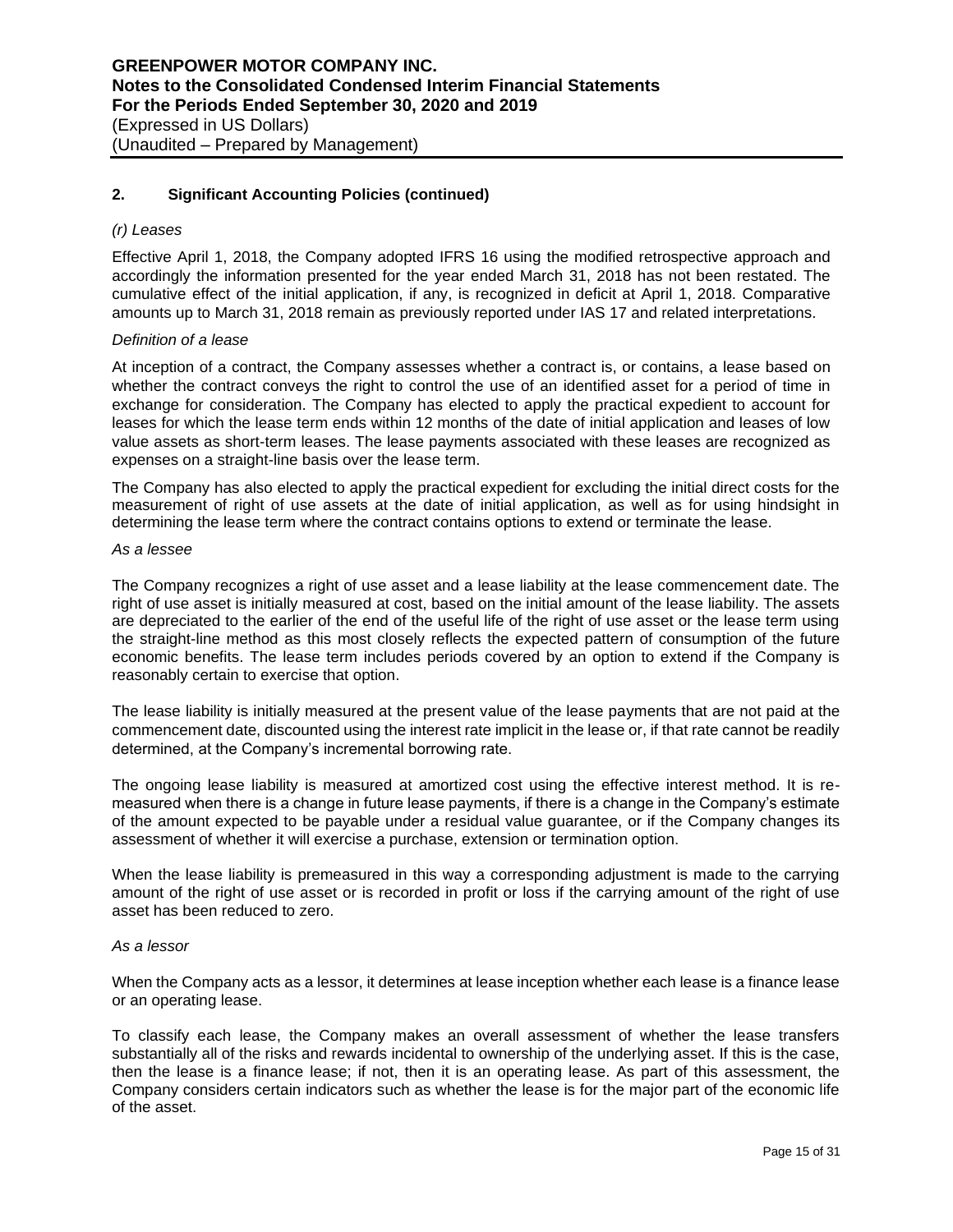#### *(r) Leases (Continued)*

If an arrangement contains lease and non-lease components, the Company applies IFRS 15 to allocate the consideration in the contract.

The Company recognizes lease payments received under operating leases as income on a straight-line basis over the lease term, included in Revenue in the consolidated statements of operations.

#### *Impact on adoption*

On initial application, the Company has elected to record right of use assets based on the corresponding lease liabilities, as described more fully in Note 8. Lease liabilities have been measured by discounting future lease payments at the incremental borrowing rate of 8% per annum, and represents the Company's best estimate of the rate of interest that it would expect to pay to borrow, on a collateralized basis, over a similar term, an amount equal to the lease payments in the current economic environment. As of March 31, 2019, the remaining non-cancelable period of one of the two leases is 29 months, and the other is 42 months.

The application of IFRS 16 to leases previously classified as operating leases under IAS 17, resulted in the recognition of right of use assets and lease liabilities as at April 1, 2018. The following table summarizes the Right of Use Assets of the Company for the year ended March 31, 2019:

| Right of Use Assets, March 31, 2018              |   |           |
|--------------------------------------------------|---|-----------|
| Additions to Right of Use Assets during the year |   | 787.326   |
| Depreciation during the year                     |   | (87, 752) |
| Right of Use Assets, March 31, 2019              | S | 699.574   |

During the year ended March 31, 2019, the Company entered into two transactions as lessor, one which was accounted for as an operating lease, and the other as a finance lease (Note 5). The adoption of IFRS 16 did not have a material impact on the financial results for the year ended March 31, 2019 for either of these transactions.

## *(s) Adoption of accounting standards*

The following new or amended standards were adopted during the year ended March 31, 2020:

#### IAS 23 Borrowing Costs

The amendment to IAS 23 Borrowing Costs clarifies that if any specific borrowing remains outstanding after the related asset is ready for its intended use or sale, that borrowing becomes part of the funds that an entity borrows generally when calculating the capitalization rate on general borrowings.

The amendment to IAS 23 Borrowing Costs did not have an impact on the Consolidated Financial Statements of the Company for the year ended March 31, 2020.

#### *(t) Future accounting pronouncements*

Certain new accounting standards and interpretations have been published by the IASB or the IFRS Interpretations Committee that are not mandatory for the March 31, 2020 reporting period.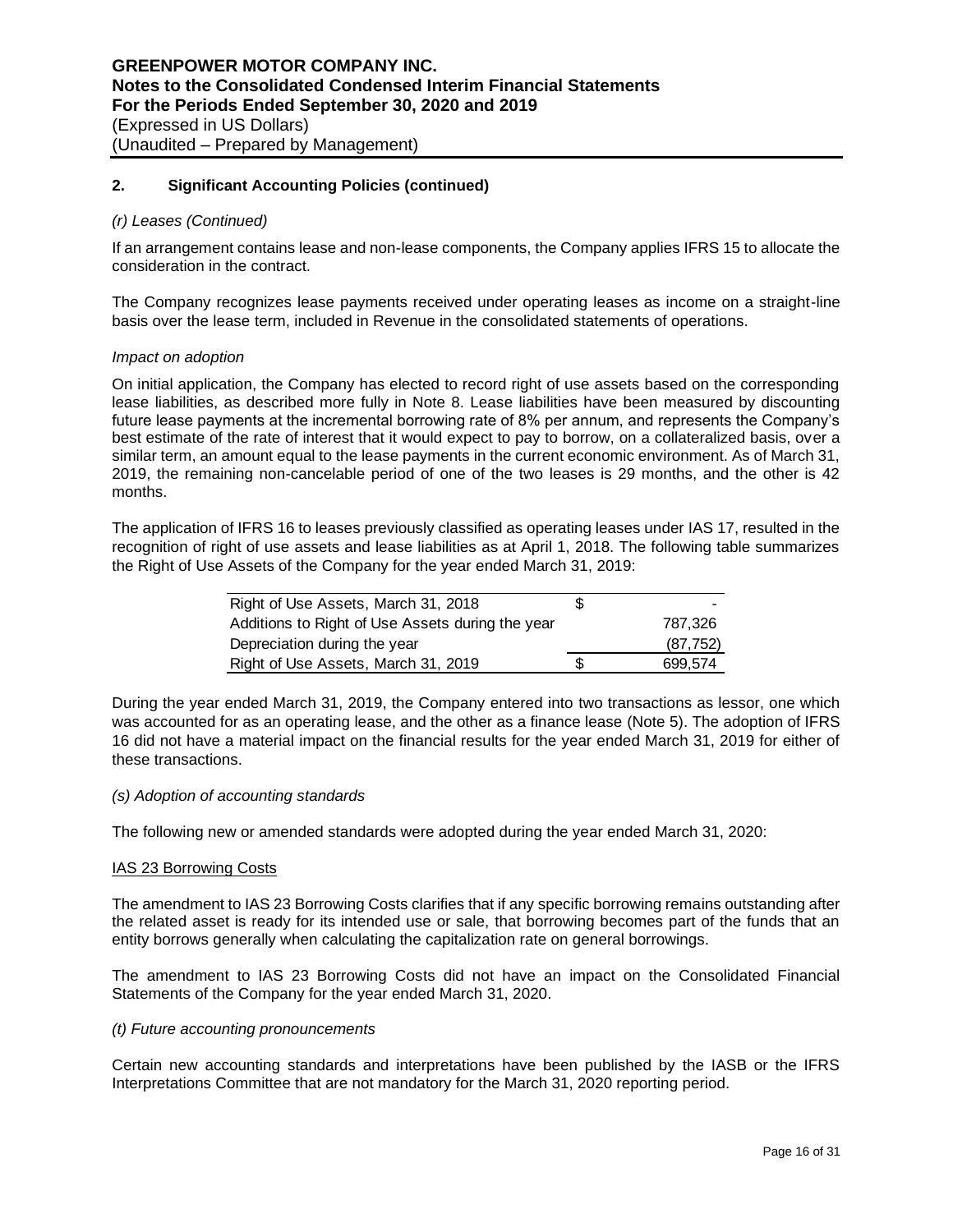## *(t) Future accounting pronouncements (Continued)*

The Company has reviewed new and revised accounting pronouncements that have been issued but are not yet effective. The Company has not early adopted any of these standards and is currently evaluating the impact, if any, that these standards might have on its consolidated financial statements.

## **3. Restricted Cash**

The Company has a restricted cash balance of \$151,917 as at September 30, 2020 (March 31, 2020 - \$151,908) on deposit at a major financial institution in the United States. The funds relate to a contract for the sale of vehicles and will be returned to the Company within 30 days of acceptance of the vehicles by the customer.

#### **4. Accounts Receivable**

The Company has evaluated the carrying value of accounts receivable as at September 30, 2020 in accordance with IFRS 9 and has determined that an allowance against accounts receivable of \$20,385 as at September 30, 2020 (March 31, 2020 - \$46,447) is warranted.

#### **5. Finance Lease Receivable**

Greenpower's wholly owned subsidiary San Joaquin Valley Equipment Leasing Inc. ("SJVEL") leases vehicles to several customers, and as at September 30, 2020 the Company had a total of 63 (March 31, 2020 – 25) vehicles on lease that were determined to be finance leases, and the Company had a total of 2 (March 31, 2020 – 2) vehicles on lease that were determined to be operating leases. During the three months ended September 30, 2020, the Company entered into 20 finance leases, with payments under the leases scheduled to begin in March 2021. For operating leases, lease payments are recognized in revenue when earned.

For the three months and six months ended September 30, 2020, selling profit on finance leases was \$750,191 and \$1,347,278 respectively. The following table illustrates Finance Lease Receivables as at September 30, 2020 and as at March 31, 2020:

|                                                    | September 30, 2020 |           | March 31, 2020  |
|----------------------------------------------------|--------------------|-----------|-----------------|
| Year 1                                             | \$                 | 394,897   | \$<br>208,104   |
| Year 2                                             |                    | 492,501   | 236,712         |
| Year 3, including unguaranteed residual            |                    | 1,175,539 | 378,298         |
| Year 4, including unguaranteed residual            |                    | 1,288,885 | 685,449         |
| Year 5, including unguaranteed residual            |                    | 51,281    | 51,281          |
| Remainder, including unguaranteed residual         |                    | 150,356   | 175,997         |
| less: amount representing interest income          |                    | (795,109) | (405,550)       |
| Finance Lease Receivable                           | \$                 | 2,758,350 | \$<br>1,330,291 |
| <b>Current Portion of Finance Lease Receivable</b> | \$                 | 132,865   | \$<br>82,501    |
| Long Term Portion of Finance Lease Receivable      | \$                 | 2,625,484 | \$<br>1,247,790 |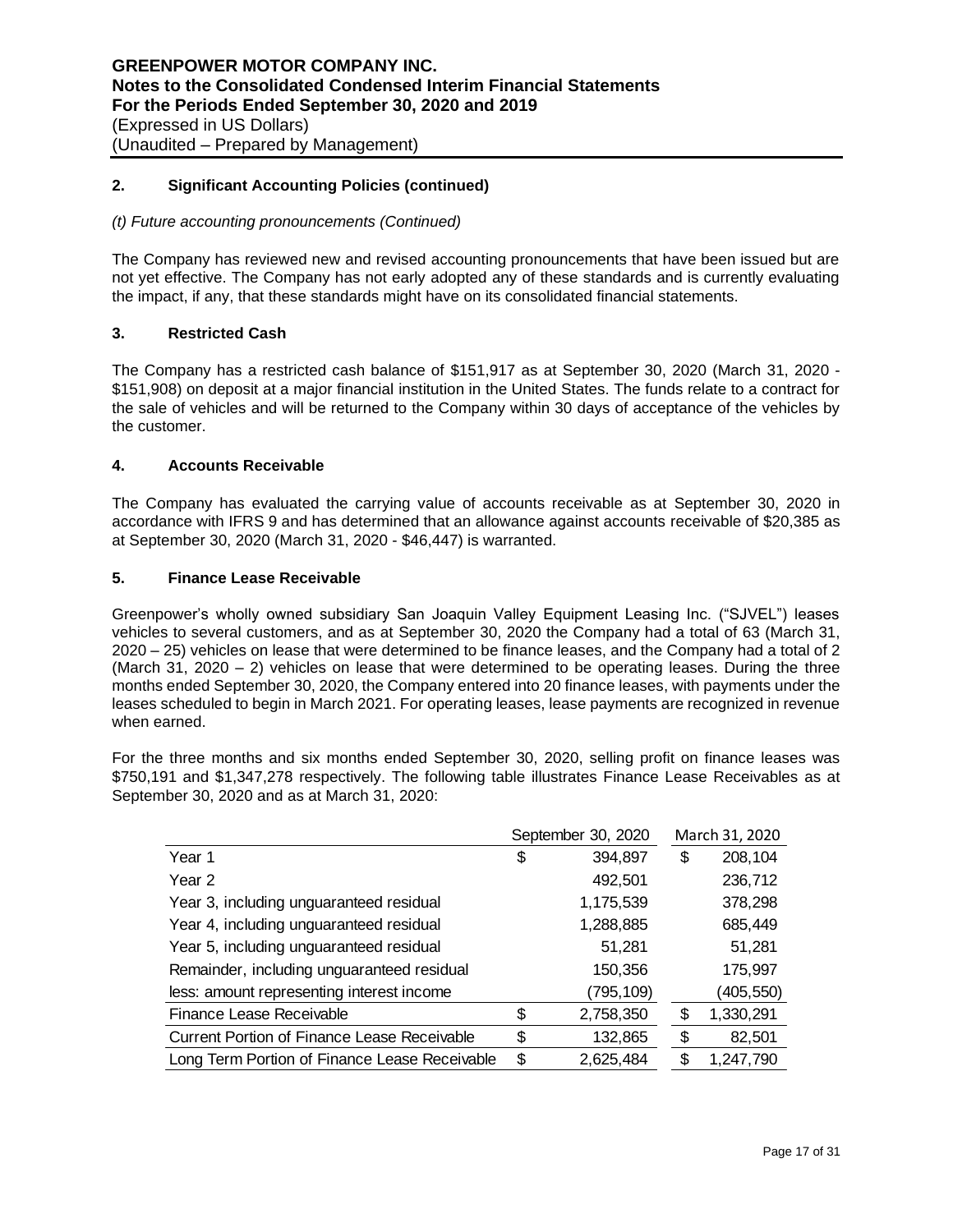## **6. Inventory**

The following is a listing of inventory as at September 30, 2020 and March 31, 2020:

|                                          |    | September 30, 2020     | March 31, 2020         |
|------------------------------------------|----|------------------------|------------------------|
| Work in Process<br><b>Finished Goods</b> | S  | 4,140,397<br>1,556,842 | 2,812,935<br>3,777,665 |
| Total                                    | S. | 5,697,239              | 6,590,600              |

## **7. Promissory Note Receivable**

On January 23, 2018, the Company entered into multiple lease agreements (the "Agreements") with a third party (the "Customer") for the purpose of leasing EV 550's for a period of five years. On January 30, 2018, these lease payments, except for the final payment to be made by the Customer of CDN\$1,000,000 to the Company, were purchased by and transferred to an independent third party (the "Purchaser") in exchange for a lump sum payment of CDN\$1,492,611 to the Company. The Purchaser was granted a first priority security interest in the EV550's. Both the lump sum and the discounted final payment were included in Revenue in the Consolidated Statements of Operations.

The CDN\$1,000,000 due at the end of the lease term is classified as a Promissory Note Receivable on the Consolidated Statements of Financial Position. The Promissory Note Receivable has been discounted over the five-year lease term at a rate of 6.4%.

The Company evaluated the carrying value of the promissory note receivable as at March 31, 2020 in accordance with IFRS 9 and determined there was a significant increase in credit risk. The Company aggregated the present value of expected payments of the promissory note receivable under three probability weighted scenarios and determined that a write down of the asset of CDN\$297,883 or \$223,919 as at March 31, 2020 was warranted. The carrying value of the promissory note receivable as at September 30, 2020 is \$421,611 (March 31, 2020, 384,261).

#### **8. Right of Use Assets and Lease Liabilities**

The Company has recorded Right of Use Assets and Lease Liabilities in its statement of financial position related to three properties in California for which the Company has entered into lease agreements that expire in more than one year. The carrying value of Right of Use Assets as at September 30, 2020 is \$487,684. Rental payments on the Right of Use Assets are discounted using an 8% rate of interest and capitalized on the Consolidated Statement of Financial Position as Lease Liabilities. The value of the Right of Use Assets is determined at lease inception and include the capitalized lease liabilities, incorporate upfront costs incurred and incentives received, and the value is depreciated over the term of the lease. For the three months ended September 30, 2020, the Company incurred interest expense of \$10,615 on the Lease Liabilities, recognized depreciation expense of \$66,253 on the Right of Use Assets and made total rental payments of \$77,864. There were no additions to Right of Use Assets during the quarter ended September 30, 2020.

For one of the leases there is an option to extend the lease for a further 36 months.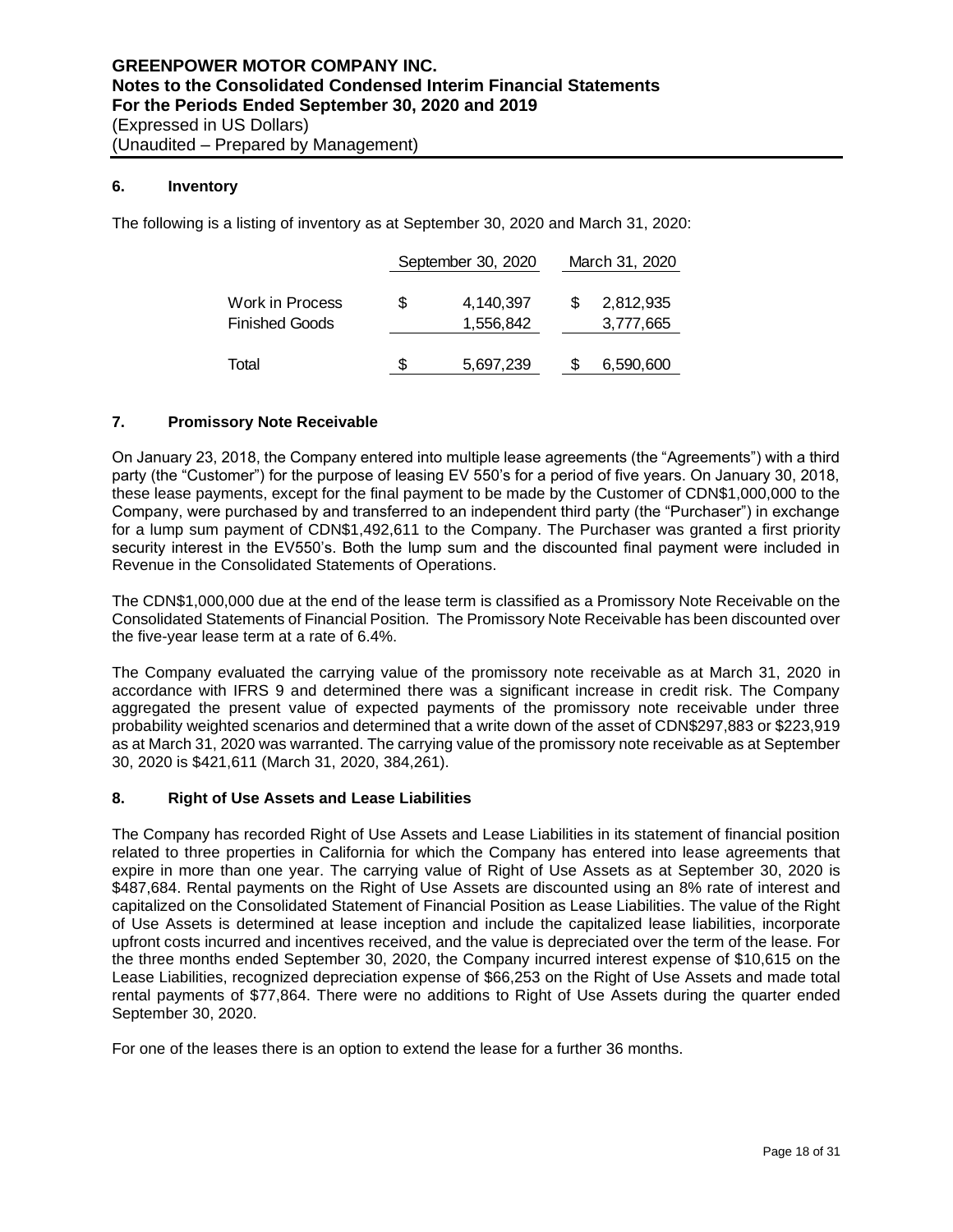## **8. Right of Use Assets and Lease Liabilities (continued)**

The following table summarizes payments on GreenPower's Lease Liabilities (undiscounted) as at September 30, 2020:

| 1 year                                      |   | 308,062   |
|---------------------------------------------|---|-----------|
| 2 years                                     | Ŝ | 255,239   |
| less amount representing interest expense   |   | (37, 178) |
| Lease liability                             |   | 526,124   |
| <b>Current Portion of Lease Liabilities</b> |   | 279,349   |
| Long Term Portion of Lease Liabilities      |   | 246,774   |

Payments on one lease that is classified as a short-term lease totaled \$9,198 for the quarter ended September 30, 2020 and were recognized in rent and maintenance expense. This lease was scheduled to expire on October 31, 2020 and was renewed for a period of six months. The remaining minimum lease payments until the end of the lease are \$16,251.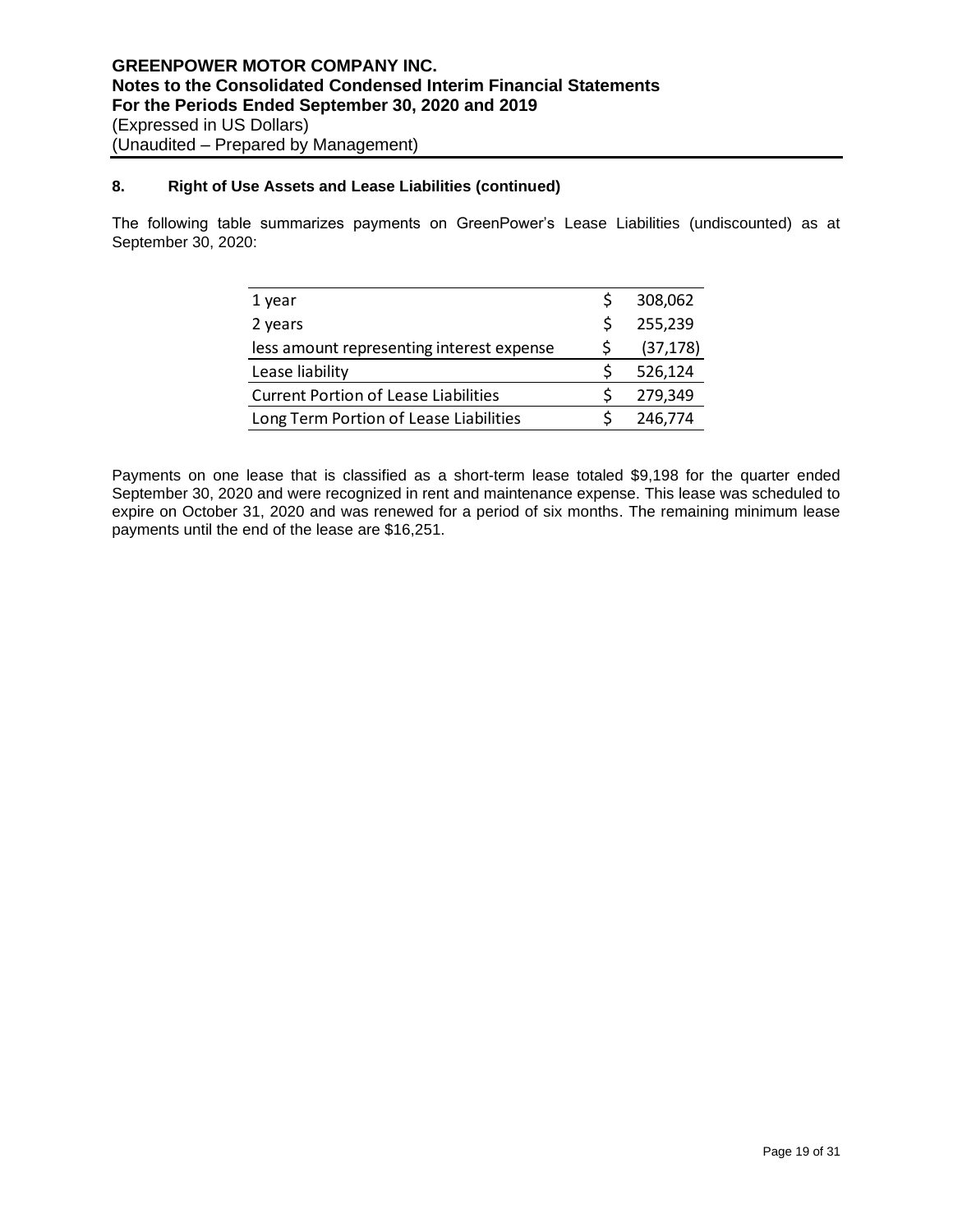## **GREENPOWER MOTOR COMPANY INC. Notes to the Consolidated Condensed Interim Financial Statements For the Periods Ended September 30, 2020 and 2019** (Expressed in US Dollars) (Unaudited – Prepared by Management)

## **9. Property and Equipment**

| ະ.<br><b>Property and Equipment</b>                                               |               |              |    |             |    |                       |      |                     |                  |                                |    |              |                 |
|-----------------------------------------------------------------------------------|---------------|--------------|----|-------------|----|-----------------------|------|---------------------|------------------|--------------------------------|----|--------------|-----------------|
| The following is a summary of activities for the period ended September 30, 2020: |               |              |    |             |    |                       |      |                     |                  |                                |    |              |                 |
|                                                                                   |               |              |    |             |    | Demonstration         |      |                     | EV               |                                |    | Leasehold    |                 |
| Cost                                                                              | Computers     | Furniture    |    | Automobiles |    | <b>Electric Buses</b> |      | <b>Leased Asset</b> | <b>Equipment</b> | Land                           |    | Improvements | Total           |
| Balance, March 31, 2020                                                           | 51,849        | 43,058<br>\$ | \$ | 94,256      | \$ | 832,463               | \$   | 672,151             | 691,703<br>\$    | 800,717<br>\$                  |    | 50,016       | \$<br>3,236,213 |
| Additions                                                                         | 9,598         | 1,941        |    | 1,853       |    |                       |      |                     | 32,760           | 600                            |    | 225          | 46,978          |
| Foreign exchange translation                                                      | 386           | 600          |    |             |    |                       |      |                     |                  |                                |    |              | 986             |
| Balance, September 30, 2020                                                       | 61,833<br>\$. | 45,598<br>\$ |    | 96,109      | \$ | 832,463               | \$   | 672,151             | \$<br>724,463    | \$801,317                      | \$ | 50,241       | \$<br>3,284,176 |
| Depreciation and impairment losses                                                |               |              |    |             |    |                       |      |                     |                  |                                |    |              |                 |
| Balance, March 31, 2020                                                           | 16,924        | 17,011<br>\$ | \$ | 20,126      | \$ | 163,675               | \$.  | 625,620             | 638,284<br>\$    | \$<br>$\overline{\phantom{a}}$ | \$ | 15,044       | \$<br>1,496,684 |
| Depreciation                                                                      | 7,591         | 3,079        |    | 6,954       |    | 43,032                |      | 20,543              | 14,619           |                                |    | 7,379        | 103,197         |
| Foreign exchange translation                                                      | 371           | (85)         |    |             |    |                       |      |                     |                  |                                |    |              | 286             |
| Balance, September 30, 2020                                                       | 24,886        | 20,005<br>\$ |    | 27,080      | \$ | 206,707               | \$   | 646,163             | 652,903<br>\$    | \$<br>$\sim$                   | \$ | 22,423       | \$<br>1,600,167 |
| <b>Carrying amounts</b>                                                           |               |              |    |             |    |                       |      |                     |                  |                                |    |              |                 |
| As at March 31, 2020                                                              | 34,925        | \$26,047     | S  | 74,130      | \$ | 668,788               | - \$ | 46,531              | \$<br>53,419     | \$<br>800,717 \$               |    | 34,972       | \$<br>1,739,529 |
| As at September 30, 2020                                                          | 36,947<br>\$  | \$25,593     | æ. | 69,029      | S  | 625,756               | S    | 25,988              | 71,560<br>\$.    | \$801,317                      | S  | 27,818       | \$<br>1,684,009 |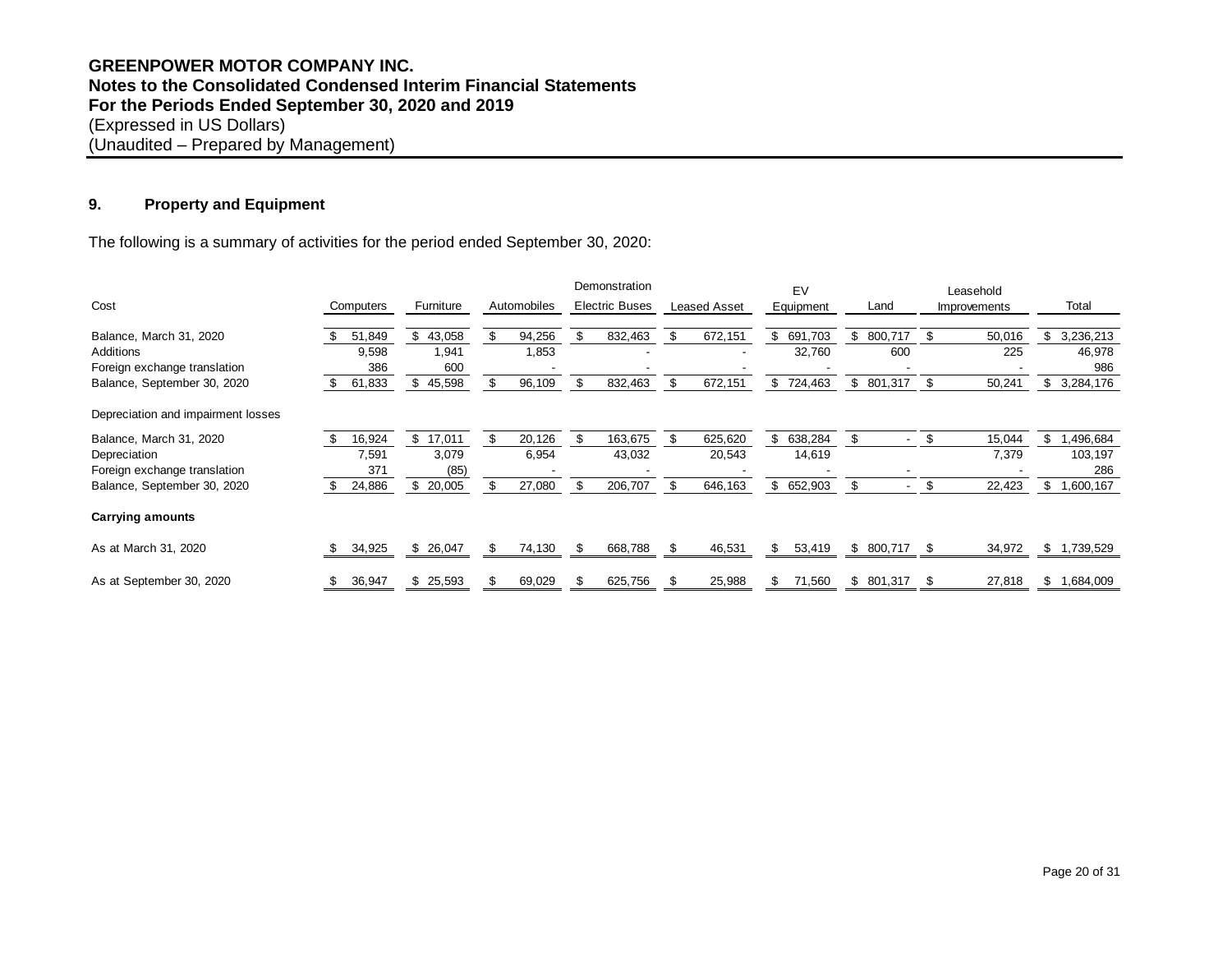## **10. Line of Credit**

The Company's primary bank account denominated in US dollars is linked to its Line of Credit such that funds deposited to the bank account reduce the outstanding balance on the Line of Credit.

As at September 30, 2020 the Company's Line of Credit had a credit limit of up to \$8,000,000 (March 31, 2020 – \$8,000,000). The line of Credit bears interest at the bank's US Base Rate (September 30, 2020 – 3.75%, March 31, 2020 – 3.75% ) plus 1.5%.

The Line of Credit is secured by a general floating charge on the Corporation's assets and the assets of one of its subsidiaries, and one of the Company's subsidiaries has provided a corporate guarantee. Two directors of the Company have also provided personal guarantees for a total of \$5,020,000. The Line of Credit contains customary business covenants such as maintenance of security, maintenance of corporate existence, and other covenants typical for a corporate operating line of credit, and the Line of Credit has one financial covenant, to maintain a current ratio greater than 1.2:1, and the bank approved a temporary reduction in the current ratio to 1.0:1 as at March 31, 2020 and June 30, 2020. In addition, the availability of the credit limit over \$5,000,000 is subject to margin requirements of a percentage of finished goods inventory and accounts receivable, and these margins are tested on a monthly basis. As of September 30, 2020 the credit limit on the Company's Line was \$7,145,188 and funds available under the line of credit were approximately \$7,145,188.

## **11. Share Capital**

#### Authorized

Unlimited number of common shares without par value Unlimited number of preferred shares without par value

#### Share Consolidation

On August 28, 2020 the Company completed a consolidation of its common shares on the basis of seven pre-consolidation shares for one post-consolidation common share. On the same date, the Company's post-consolidation common shares began trading on the Nasdaq stock exchange and ceased trading on the OTCQB exchange in the US, and the post-consolidation shares continued trading on the TSX Venture exchange in Canada. A total of three fractional shares were cancelled as a result of the share consolidation. All references to share and per share amounts in this section have been retroactively restated to give effect to this share consolidation.

#### **Issued**

During the six months ended September 30, 2020, the Company issued a total of 3,483,651 common shares, including 1,102,552 shares from the exercise of warrants, 496,099 shares from converted debentures and from 1,860,000 shares issued in the Company's IPO and 25,000 shares issued in a concurrent private placement.

On August 28, 2020 the Company announced the pricing of its U.S. initial public offering of 1,860,000 common shares and concurrent private placement of 25,000 common shares, which closed on September 1, 2020. Both the initial public offering and the concurrent private placement priced at \$20.00 per share for gross proceeds of \$37.7 million before underwriting discounts and other costs. On announcement of the IPO the Company completed a consolidation of its common shares on the basis of seven pre-consolidation shares for one post-consolidation share and the Company's shares commenced trading on the Nasdaq stock exchange, ceased trading on the OTCQB exchange, and continued to trade on the TSX Venture Exchange.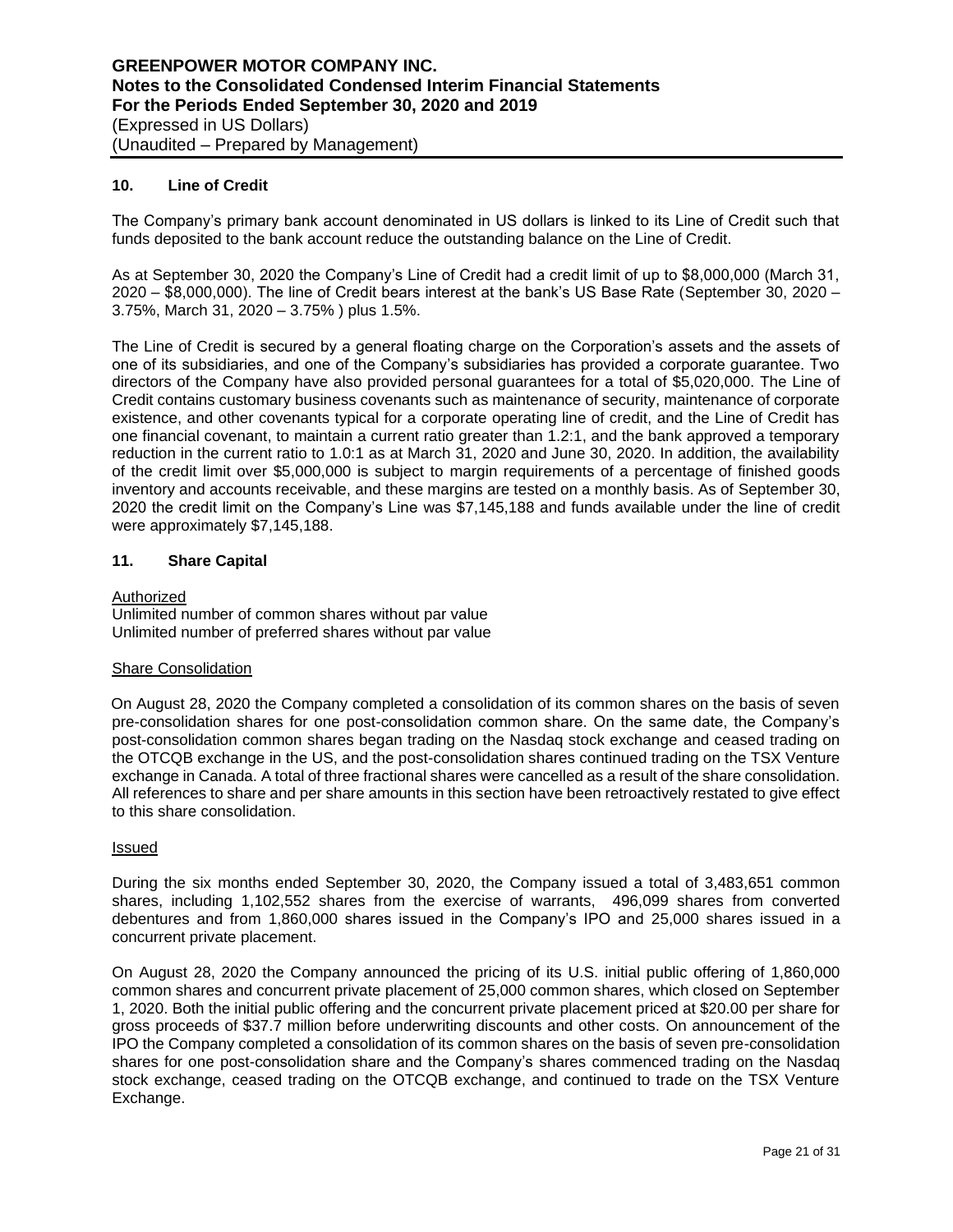## **11. Share Capital (Continued)**

During the year ended March 31, 2020 the Company issued a total of 2,028,543 shares pursuant to the exercise of 119,292 options, the exercise of 17,857 warrants, conversion of debentures for 17,857 shares and 1,873,536 shares issued in a private placement of unit securities during May 2019.

In May 2019, the Company completed a brokered private placement of units for gross proceeds of USD \$4.0 million. Under the offering the Company sold 1,873,536 Units at a price of USD \$2.135 per unit, with each unit being comprised of one GreenPower common share and one-half share purchase warrant. Each full warrant is exercisable into one share for a period of four years at an exercise price of USD \$2.6677 per share, and the warrants contain terms whereby if the share price is above CAD \$8.40 per share for ten (10) consecutive trading days then the Company may issue an acceleration notice to accelerate the expiry of the warrants by thirty (30) days from the date of the acceleration notice.

## **12. Stock Options**

The Company has an incentive stock option plan whereby it grants options to directors, officers, employees, and consultants of the Company. On May 14, 2019, the Company replaced its Fixed Stock Option Plan (the "2016 Plan") with a Rolling Stock Option Plan (the "2019 Plan"). Under the terms of the 2019 Plan, the aggregate number of Options that can be granted under the 2019 Plan cannot exceed ten (10%) of the total number of issued and outstanding Shares, calculated on a non-diluted basis. The exercise price of options granted under the 2019 Plan may not be less than the minimum prevailing price permitted by the TSXV policies with a maximum term of 10 years.

The Company completed a seven-for-one share consolidation on August 28, 2020. All figures in this Note have been retroactively restated to give effect to this share consolidation. See Note 2.b. for further details.

On March 9, 2016, the shareholders approved the previous stock option plan which allowed for the issuance of up to 1,491,541 shares (the "2016 Plan").

On March 30, 2017, the shareholders approved an increase in the number of common shares available for issuance under the 2016 Plan from 1,491,541 to 1,950,910. On May 4, 2018, the number available for issuance was further increased to 2,129,999.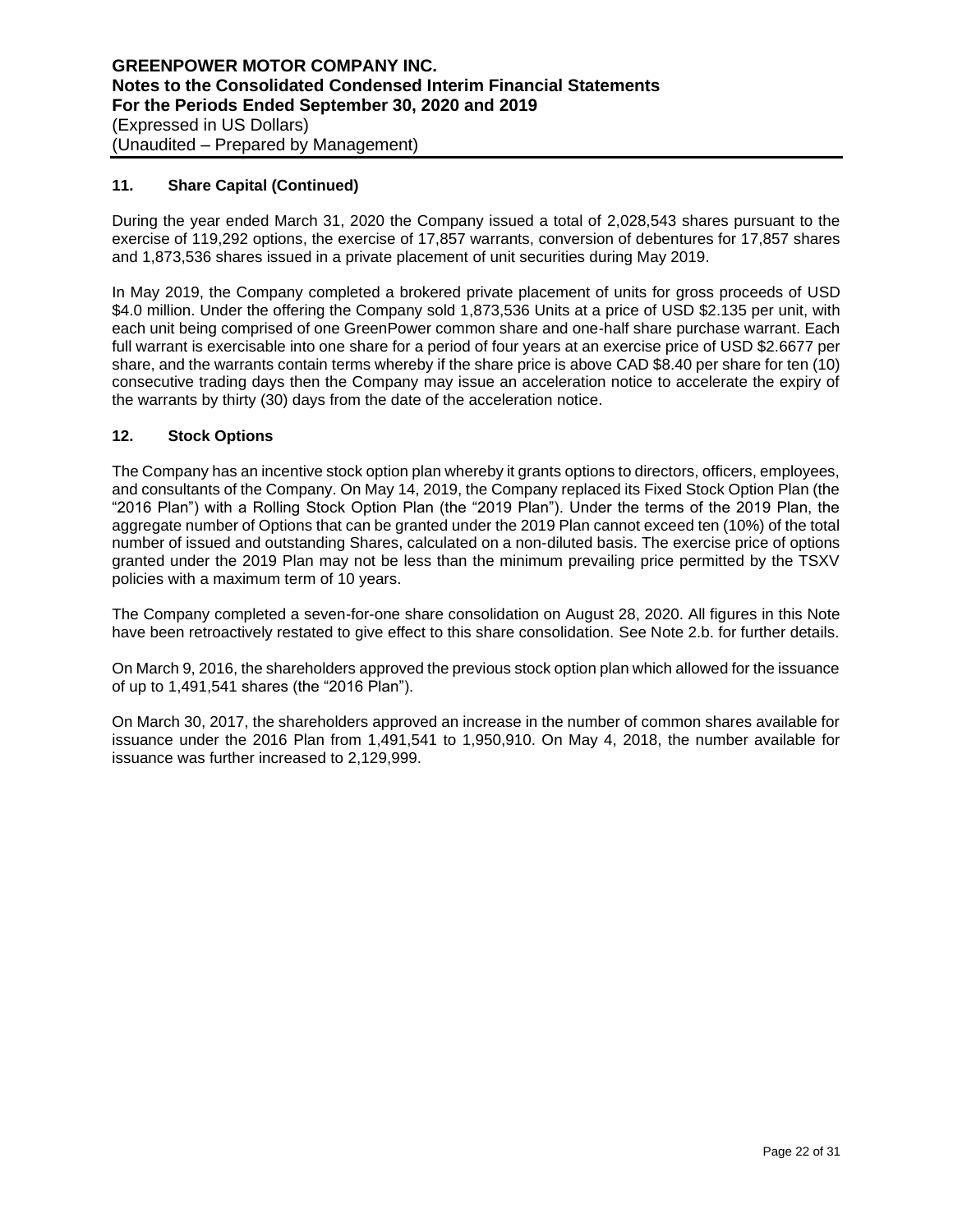## **12. Stock Options (continued)**

The Company had the following incentive stock options granted under the 2019 Plan and 2016 Plan that are issued and outstanding as at September 30, 2020:

|                                 |    | Exercise      | <b>Balance</b> |         |        |            | Forfeited  | <b>Balance</b> |                    |
|---------------------------------|----|---------------|----------------|---------|--------|------------|------------|----------------|--------------------|
| Expiry Date                     |    | Price (CDN\$) | March 31, 2020 | Granted |        | Exercised  | or Expired |                | September 30, 2020 |
| May 26, 2020 <sup>1</sup>       | \$ | 4.20          | 21,429         |         | ۰      |            | (21,429)   |                |                    |
| July 10, 2020 <sup>1</sup>      | \$ | 3.85          | 7,143          |         |        |            | (7, 143)   |                |                    |
| February 4, 2021                | \$ | 2.45          | 57,143         |         |        |            |            |                | 57,143             |
| May 6, 2021                     | \$ | 2.45          | 74,286         |         |        |            | (11, 429)  |                | 62,857             |
| October 27, 2021                | \$ | 4.34          | 71,429         |         |        |            |            |                | 71,429             |
| February 2, 2022                | \$ | 5.25          | 65,286         |         |        |            |            |                | 65,286             |
| May 26, 2022                    |    | 5.25          | 148,214        |         |        |            |            |                | 148,214            |
| December 18, 2022               | \$ | 3.15          | 25,000         |         |        |            |            |                | 25,000             |
| May 4, 2023                     | S  | 3.50          | 75,714         |         |        |            |            |                | 75,714             |
| November 30, 2023               | \$ | 3.01          | 50,000         |         |        |            |            |                | 50,000             |
| February 12, 2024               | \$ | 3.50          | 78,571         |         |        |            |            |                | 78,571             |
| January 30, 2022                | \$ | 2.59          | 25,000         |         |        |            |            |                | 25,000             |
| January 30, 2025                | \$ | 2.59          | 319,286        |         |        |            |            |                | 319,286            |
| July 3, 2022                    | \$ | 4.90          |                |         | 14,286 |            |            |                | 14,286             |
| July 3, 2025                    | \$ | 4.90          |                |         | 51,429 |            |            |                | 51,429             |
| Total outstanding               |    |               | 1,018,500      |         | 65,714 |            | (40,000)   |                | 1,044,214          |
| Total exercisable               |    |               | 629,750        |         |        |            |            |                | 743,321            |
| Weighted Average                |    |               |                |         |        |            |            |                |                    |
| Exercise Price (CDN\$)          |    |               | 3.47           | \$      | 4.90   | <b>N/A</b> | \$<br>3.64 | \$             | 3.55               |
| Weighted Average Remaining Life |    |               | 3.0 years      |         |        |            |            |                | 2.7 years          |

As at September 30, 2020, there were 852,856 stock options available for issuance under the 2019 plan.

During the six-month period ended September 30, 2020, 40,000 options were forfeited or expired.

On July 3, 2020 the Company granted:

- 51,429 stock options to employees with an exercise price of CDN\$4.90 per share and with a term of 5 years, and which vest 25% after 4 months, and then 25% after years 1, 2, and 3, and
- 14,286 stock options to a consultant (IR provider) with an exercise price of CDN\$4.90 per share and with a term of 2 years and which vest 25% at the end of every 3 months for a period of twelve months.

During the three months ended September 30, 2020, the Company incurred share-based compensation expense with a measured fair value of \$117,737. The fair value of the options granted and vested were recorded as share-based payments on the Consolidated Statements of Operations.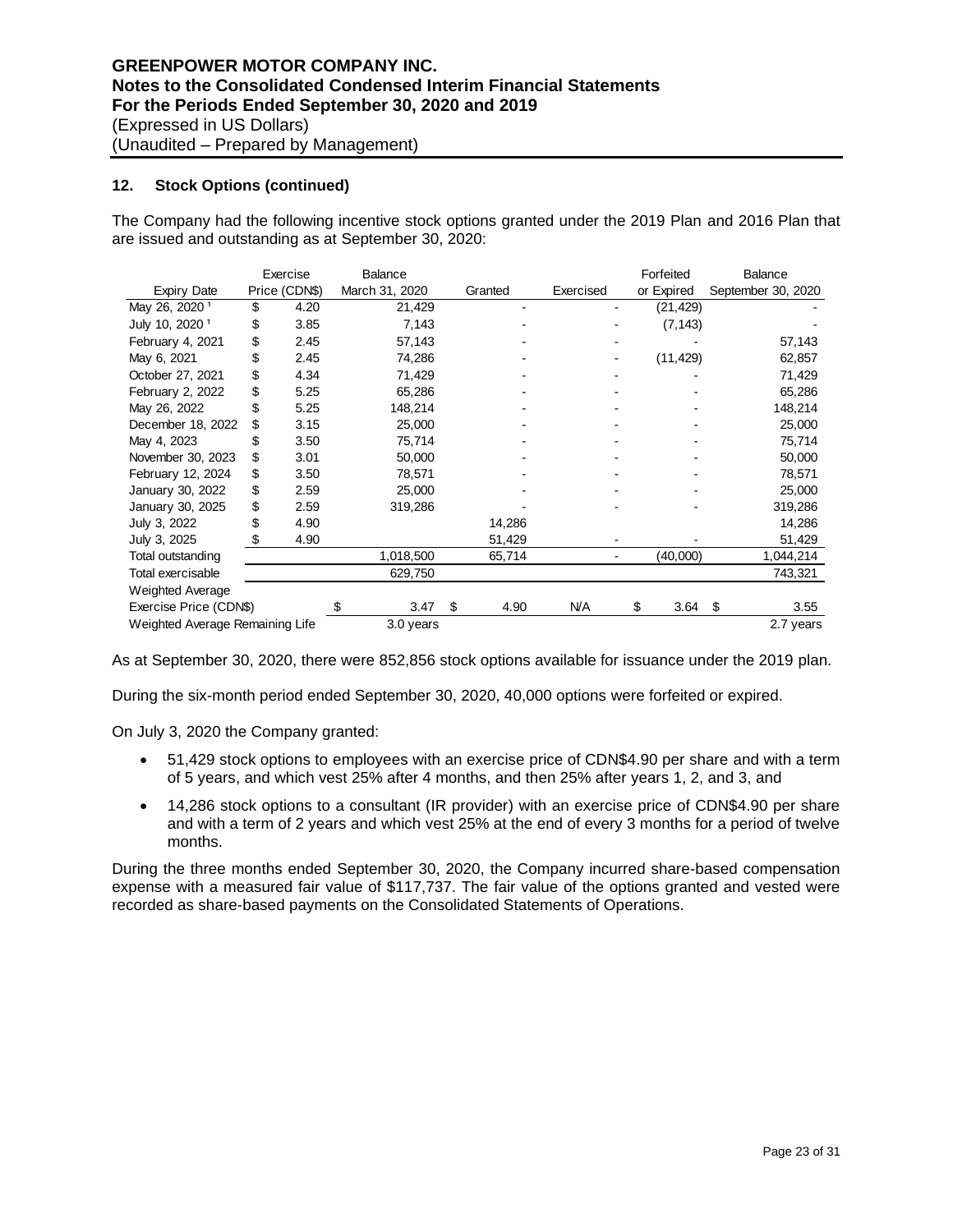## **13. Warrants**

The Company completed a seven-for-one share consolidation on August 28, 2020. All figures in this Note have been retroactively restated to give effect to this share consolidation. See Note 2.b. for further details.

As at September 30, 2020, the Company had outstanding warrants, enabling the holders to acquire common shares as follows:

|                           | Exercise     | <b>Balance</b> |                          |                          |     |            |    | <b>Balance</b>     |
|---------------------------|--------------|----------------|--------------------------|--------------------------|-----|------------|----|--------------------|
| <b>Expiry Date</b>        | Price        | March 31, 2020 | Issued                   | Exercised                |     | Expired    |    | September 30, 2020 |
| May 17, 2020 <sup>1</sup> | CDN \$5.25   | 417,457        |                          | $\overline{\phantom{0}}$ |     | (417, 457) |    |                    |
| May 31, 2020 <sup>1</sup> | CDN \$5.25   | 54,929         |                          |                          |     | (54, 929)  |    |                    |
| October 17, 2020          | CDN \$7.70   | 44,500         |                          | (29, 266)                |     |            |    | 15,233             |
| June 29, 2021             | CDN \$4.55   | 628,571        |                          |                          |     |            |    | 628,571            |
| September 25, 2021        | CDN \$3.50   | 527,143        |                          |                          |     |            |    | 527,143            |
| October 12, 2021          | CDN \$3.50   | 775,000        | -                        | (637, 500)               |     |            |    | 137,500            |
| March 14, 2022            | CDN \$4.20   | 685,714        | $\overline{\phantom{0}}$ |                          |     |            |    | 685,714            |
| May 6, 2023               | USD \$2.6677 | 866,510        | -                        | (379,230)                |     |            |    | 487,279            |
| May 8, 2023               | USD \$2.6677 | 70,258         |                          | (56, 555)                |     |            |    | 13,703             |
| Total outstanding         |              | 4,070,081      | -                        | (1, 102, 552)            |     | (472,386)  |    | 2,495,144          |
| Weighted Average          |              |                |                          |                          |     |            |    |                    |
| Exercise Price (CDN\$)    |              | \$<br>4.05     | NA 1                     | 3.64<br>- Ś              | \$. | 5.25       | Ŝ. | 4.00               |
| Weighted Average Life     |              | 1.7 years      |                          |                          |     |            |    | 1.4 years          |

During the six months ended September 30, 2020, a total of 472,386 warrants exercisable at CDN \$5.25 per share expired unexercised.

During the six months ended September 30, 2020 the Company issued the following common shares from the exercise of warrants:

- 29,266 common shares were issued at a price of CDN\$7.70 per share pursuant to the exercise of 29,266 warrants;
- 637,500 common shares were issued at a price of CDN\$3.50 per share pursuant to the exercise of 637,500 warrants, and
- 435,785 common shares were issued at a price of USD\$2.6677 per share pursuant to the exercise of 435,785 warrants.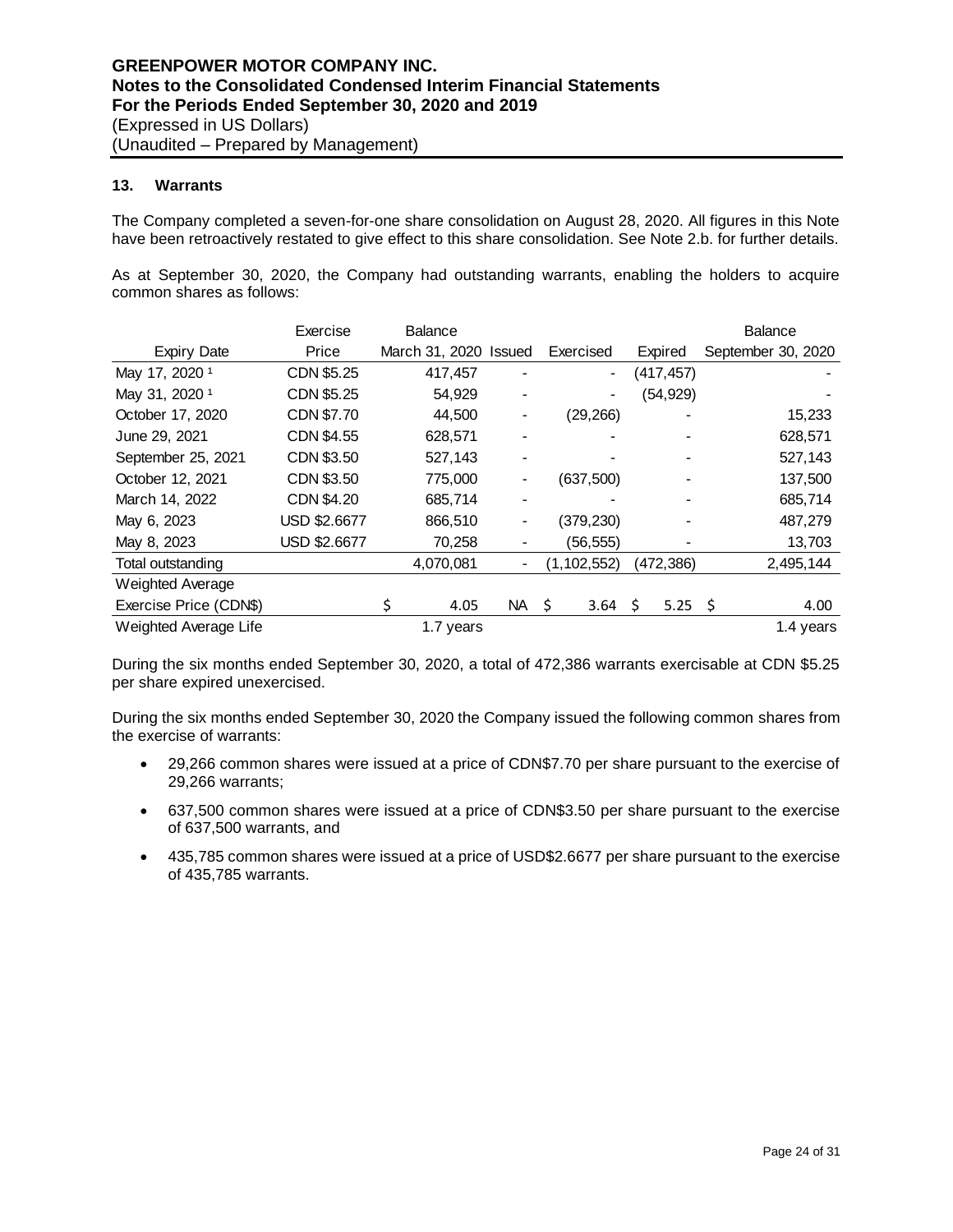## **14. Convertible Debentures**

The Company completed a seven-for-one share consolidation on August 28, 2020. All figures in this Note have been retroactively restated to give effect to this share consolidation. See Note 2.b. for further details.

As at September 30, 2020, the Company had the following outstanding convertible debentures all with an 8% interest rate and a term of four years. The Convertible Debentures have effective rates ranging from 28.3% to 38.5%.

| <b>Issue Date</b> | <b>Amount</b><br>(SCDN) | <b>Converted</b><br><b>Amount</b><br>(SCDN) | Outstanding<br><b>Amount</b><br>(SCDN) | <b>Conversion</b><br><b>Price (\$CDN) Conversion</b> | <b>Shares on</b> |
|-------------------|-------------------------|---------------------------------------------|----------------------------------------|------------------------------------------------------|------------------|
| 17-May-17         | 1,900,000               |                                             | 1,900,000                              | 4.55                                                 | 417,582          |
| 31-May-17         | 250,000                 | (200,000)                                   | 50,000                                 | 4.55                                                 | 10,989           |
| 25-Sep-17         | 1,476,000               | (51,000)                                    | 1,425,000                              | 2.80                                                 | 508,929          |
| 12-Oct-17         | 1,870,000               | (1, 115, 000)                               | 755,000                                | 2.80                                                 | 269,643          |
| Total             | 5,496,000               | (1,366,000)                                 | 4,130,000                              |                                                      | 1,207,143        |

During the six-months ended September 30, 2020, the Company paid interest of \$157,805 (September 30, 2019 - \$172,328) and recognized accretion of \$313,788 (September 30, 2019 - \$263,362) related to the convertible debentures listed above.

| \$CDN                                  | May 17 & 31, 2017 | Sep 25, 2017 | Oct 12, 2017 |
|----------------------------------------|-------------------|--------------|--------------|
| Proceeds bifurcated to carrying value  | \$1,169,370       | \$660,360    | \$938,557    |
| of the loan                            |                   |              |              |
| Proceeds bifurcated to equity          | 247,744           | 139,904      | 198,843      |
| Transaction costs related to the       | 30,789            | 11,536       | 83,600       |
| <b>Debentures</b>                      |                   |              |              |
| Fair value assigned to the issuance of | 702,097           | 664,200      | 999,000      |
| warrants                               |                   |              |              |
| Proceeds on issuance of Convertible    | \$2,150,000       | \$1,476,000  | \$2,220,000  |
| <b>Debentures</b>                      |                   |              |              |

During the six months ended September 30, 2020 the following common shares were issued from the exercise of convertible debentures:

- 43,956 common shares were issued pursuant to the conversion of convertible debentures totaling CAD\$200,000 (issued on May 31, 2017) which were converted at a price of CAD\$4.55 per share;
- 18,214 common shares were issued pursuant to the conversion of a CAD\$51,000 convertible debenture (issued on Sep 25, 2017) which was converted at a price of CAD\$2.80 per share;
- 398,214 common shares were issued pursuant to the conversion of convertible debentures totaling CAD\$1,115,000 (issued on October 12, 2017) which were converted at a price of CAD\$2.80 per share.

The Company has provided convertible debenture holders with a notice of its intention to call the remaining outstanding convertible debentures on December 15, 2020. The Company anticipates that the remaining convertible debentures, including CAD\$3,125,000 convertible into 882,555 shares that are held by insiders, will be converted into common shares of the Company on or before December 15, 2020.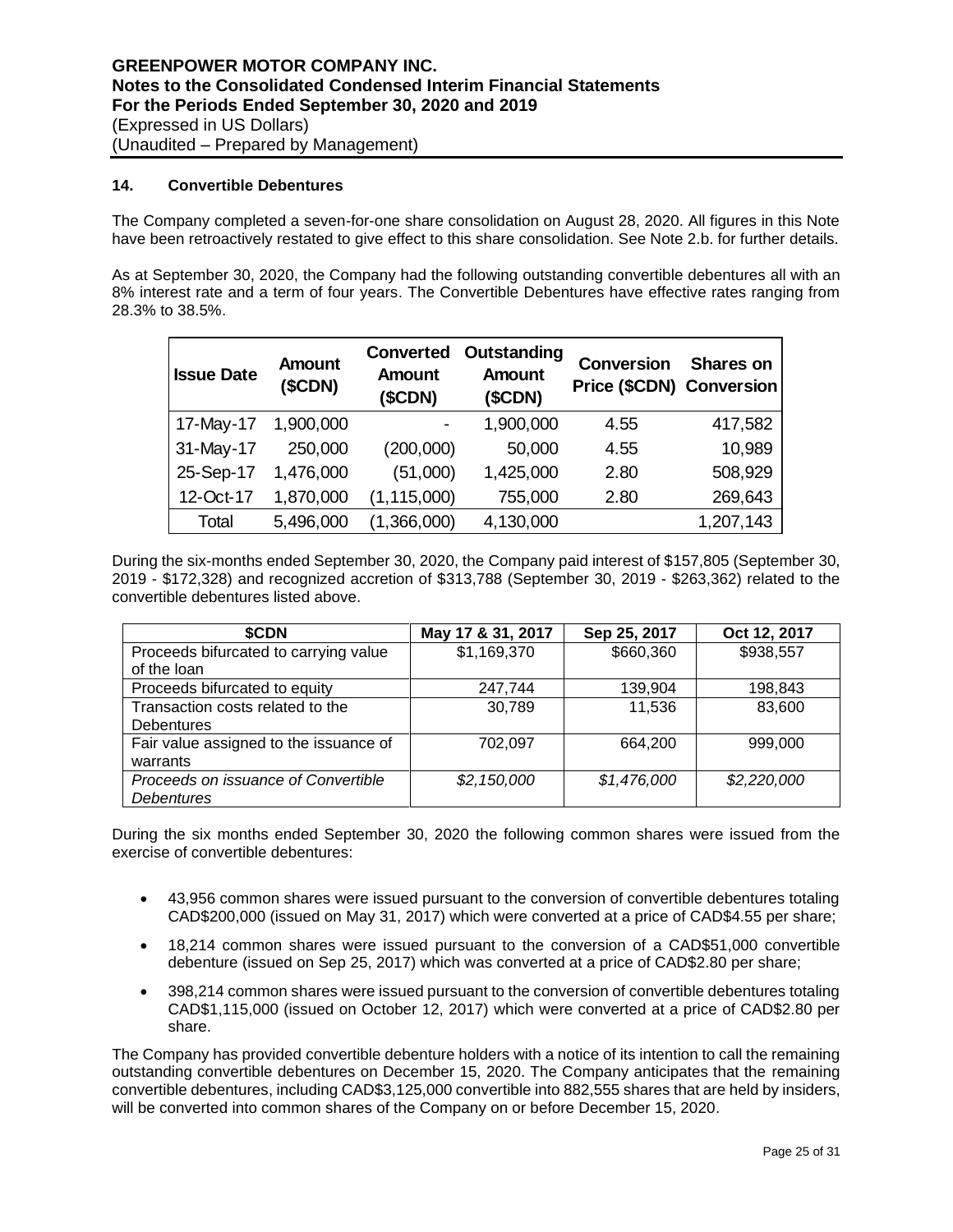#### **15. Promissory Note Payable**

During the year ended March 31, 2017, the Company issued a \$594,000 promissory note (the "Note") to the City of Porterville to acquire land (Note 9). The Note bears interest at 2.0% per annum and is payable in blended monthly installments of \$5,463, which began on November 1, 2016. The monthly installments will occur for five years, at which point a balloon payment of \$311,764 is due and payable. The Note is secured by an interest in the land in favour of the City of Porterville.

A summary of the remaining principal payments until maturity of the promissory note are as follows:

| <b>Principal Payments</b> |   |           |  |  |  |  |  |  |
|---------------------------|---|-----------|--|--|--|--|--|--|
| One year                  | Ś | 58,619    |  |  |  |  |  |  |
| Thereafter                |   | 316,710   |  |  |  |  |  |  |
|                           |   |           |  |  |  |  |  |  |
| Total                     | S | 375,328   |  |  |  |  |  |  |
|                           |   |           |  |  |  |  |  |  |
| Current portion           |   | (58, 619) |  |  |  |  |  |  |
|                           |   |           |  |  |  |  |  |  |
| Long-term portion \$      |   | 316,710   |  |  |  |  |  |  |

During the three months ended September 30, 2020, the Company incurred \$1,917 (September 30, 2019 - \$2,202) of interest on the Note. This amount is included in Interest and accretion on the Consolidated Statements of Operations.

#### **16. Deferred Revenue**

The Company recorded Deferred Revenue of \$205,004 for invoices issued to customers for the sale of all-electric buses which were not delivered as at September 30, 2020 (March 31,2020 - \$426,157).

|                                                            |    | September 30, 2020 | March 31, 2020 |
|------------------------------------------------------------|----|--------------------|----------------|
| Deferred Revenue, beginning of period                      | \$ | 426.157            | \$<br>823,904  |
| Additions to deferred revenue during the period            |    | 169,079            | 252,443        |
| Deposits returned                                          |    |                    | (335,000)      |
| Revenue recognized from deferred revenue during the period |    | (390, 232)         | (303, 353)     |
| <b>FX Changes</b>                                          |    |                    | (11, 837)      |
|                                                            |    |                    |                |
| Deferred Revenue, end of period                            | S  | 205.004            | \$<br>426.157  |

## **17. Financial Instruments**

The Company's financial instruments consist of cash and restricted cash, accounts receivable, finance lease receivable, promissory note receivable, line of credit, accounts payable and accrued liabilities, note payable, the payroll protection loan, loans payable to related parties, promissory note payable, convertible debentures and lease liabilities.

Financial instruments measured at fair value are classified into one of three levels in the fair value hierarchy according to the relative reliability of the inputs used to estimate the fair values. The three levels of the fair value hierarchy are:

Level 1:Unadjusted quoted prices in active markets for identical assets and liabilities;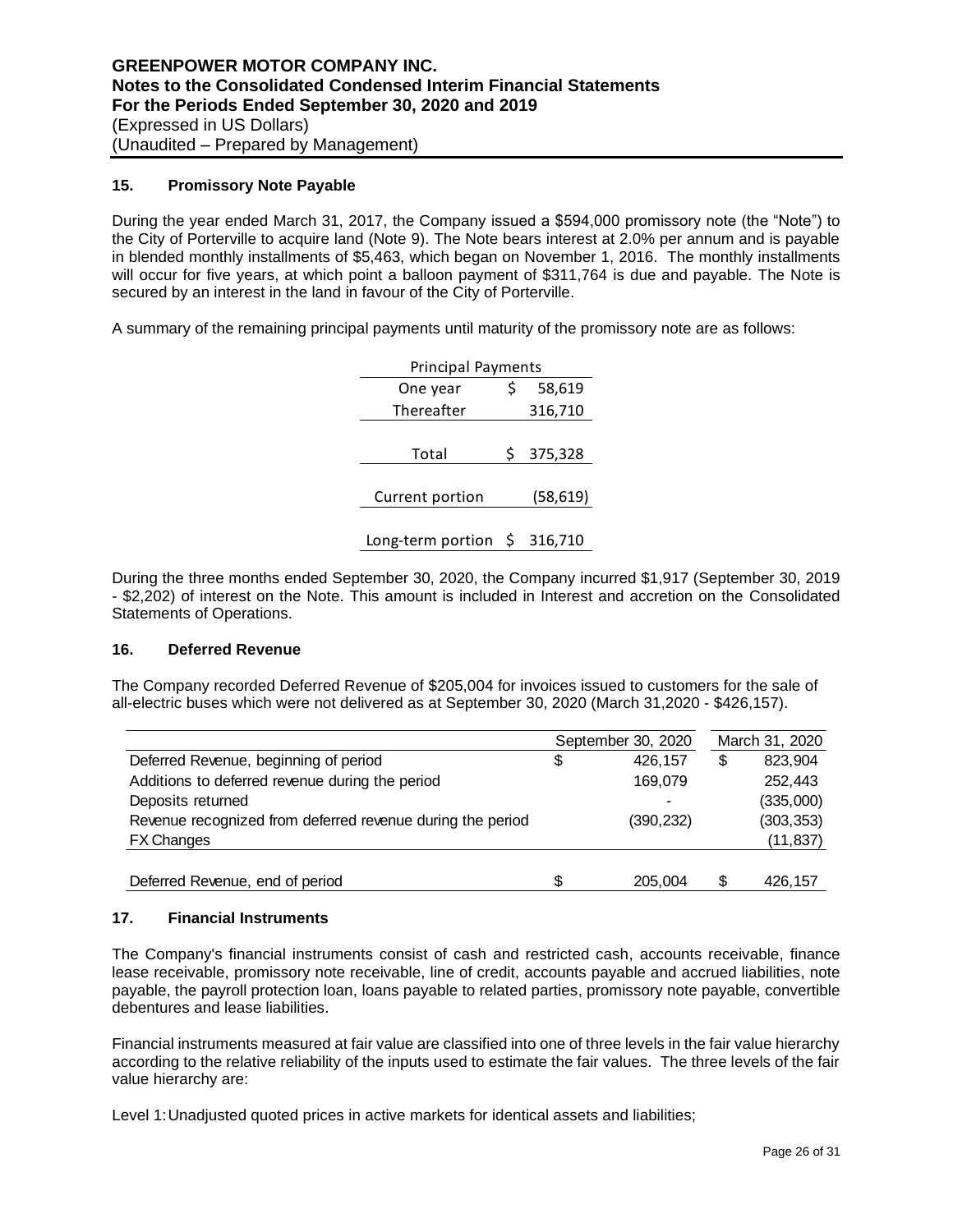## **17. Financial Instruments (continued)**

Level 2:Inputs other than quoted prices that are observable for the asset or liabilities either directly or indirectly; and

Level 3: Inputs that are not based on observable market data

The Company does not currently hold any financial instruments measured at fair value on the Consolidated Statements of Financial Position.

The fair value of these financial instruments approximates their carrying value, unless otherwise noted.

#### **Overview**

The Company has exposure to the following financial instrument related risks.

#### **Credit risk**

The Company's exposure to credit risk is on its cash, accounts receivable, promissory note receivable, and on its finance lease receivables. The maximum exposure to credit risk is their carrying amounts in the consolidated statement of Financial Statements.

Cash and restricted cash consists of cash bank balances held in major financial institutions in Canada and the United States with a high credit quality and therefore the Company is exposed to minimal risk. The Company assesses the credit risk of its account receivable, finance lease receivables and promissory note receivable at each reporting period end and on an annual basis. As at September 30, 2020 the Company recognized an allowance for credit losses of \$20,385, against its accounts receivable (Note 4).

#### **Liquidity risk**

The Company tries to ensure that there is sufficient capital in order to meet short-term business requirements, after taking into account the Company's cash balances and available liquidity on the Company's \$8 million operating line of credit. As at September 30, 2020 the Company had a cash balance of \$27.9 million and \$7.1 million available on its operating line of credit. The Company's cash is invested in bank accounts at major financial institutions in Canada and the United States and is available on demand. The Company may continue to rely on additional financings to further its operations and meet its capital requirements.

## **Market risks**

Market risk is the risk of loss that may arise from changes in market factors such as interest rates and foreign exchange. The Company is exposed to interest rate risk with respect to its Line of Credit (Note 10).

The Company is exposed to foreign exchange risk as it conducts business in both the United States and Canada. Management monitors its foreign currency balances, but the Company does not engage in any hedging activities to reduce its foreign currency risk.

At September 30, 2020, the Company was exposed to currency risk through the following financial assets and liabilities in CDN Dollars.

| Cash                                     | S | 515,635       |
|------------------------------------------|---|---------------|
| Accounts Receivable                      |   | 5.011         |
| Promissory Notes Receivable              |   | 650,000       |
| Accounts Payable and Accrued Liabilities |   | (410, 295)    |
| Loans Payable to Related Parties         |   | (2,600,000)   |
| Convertible Debentures                   |   | (4, 130, 000) |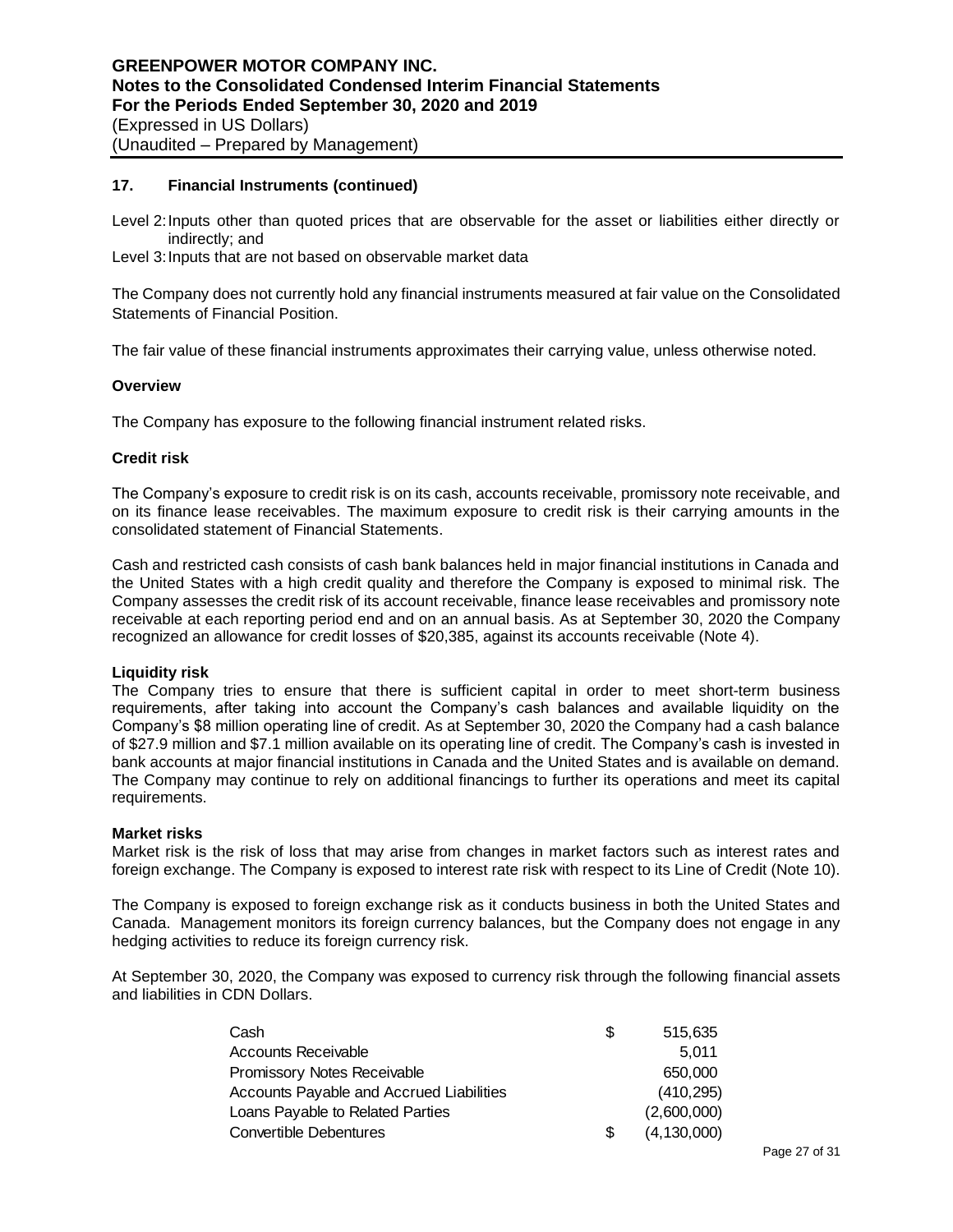## **17. Financial Instruments (continued)**

The CDN/USD exchange rate as at September 30, 2020 was \$0.7497 (March 31, 2020 - \$0.7049). Based on the net exposure and assuming all other variables remain constant, a 10% change in the appreciation or depreciation of the Canadian dollar relative to the US dollar would result in a change of approximately \$448,000 to other comprehensive income/loss.

## **18. Capital Management**

The Company's capital management objective is to obtain sufficient capital to develop new business opportunities for the benefit of its shareholders. To meet these objectives, management monitors the Company's ongoing capital requirements on specific business opportunities on a case-by-case basis. The capital structure of the Company consists of cash, operating line of credit, secured and unsecured promissory notes, convertible debentures and equity attributable to common shareholders, consisting of issued share capital and deficit.

During the second quarter the Company completed an initial public offering and concurrent private placement for gross proceeds of US\$37.7 million less underwriting discounts and offering costs. As at September 30, 2020, the Company had a cash balance of \$27,866,610, working capital of \$32,477,352, retained earnings of (\$26,768,131), and shareholder's equity of \$34,647,254. Subject to market conditions and other factors the Company may raise additional capital in the future to fund and grow its business for the benefit of shareholders. The Company is subject to externally imposed capital requirements with respect to its line of credit (Note 10).

## **19. Related Party Transactions**

|                                  | <b>For the Six Months Ended</b> |                    |    |                           |  |  |  |
|----------------------------------|---------------------------------|--------------------|----|---------------------------|--|--|--|
|                                  |                                 | September 30, 2020 |    | <b>September 30, 2019</b> |  |  |  |
|                                  |                                 |                    |    |                           |  |  |  |
| Salaries and Benefits (1)        | \$                              | 213,030            | -S | 211,105                   |  |  |  |
| Consulting fees (2)              |                                 | 156,625            |    | 120,000                   |  |  |  |
| Accommodation                    |                                 |                    |    | 762                       |  |  |  |
| <b>Truck and Trailer Rentals</b> |                                 | 5,748              |    | 54,403                    |  |  |  |
| Options Vested (3)               |                                 | 155,837            |    | 125,611                   |  |  |  |
| Total                            |                                 | 531,240            | S  | 511,880                   |  |  |  |

A summary of compensation and other amounts paid to directors, officers and key management personnel is as follows:

1) Salaries and benefits incurred with directors, officers and a former officer and director are included in Administrative fees on the Consolidated Statements of Operations.

2) Consulting fees included in professional fees and sales and marketing on the Consolidated Statements of Operations are paid to the directors, to the CEO and Chairman and to the former CEO of the Company to provide accounting, management consulting and director services.

3) Amounts recognized for related party stock-based compensation are included in Share-based payments on the Consolidated Statements of Operations.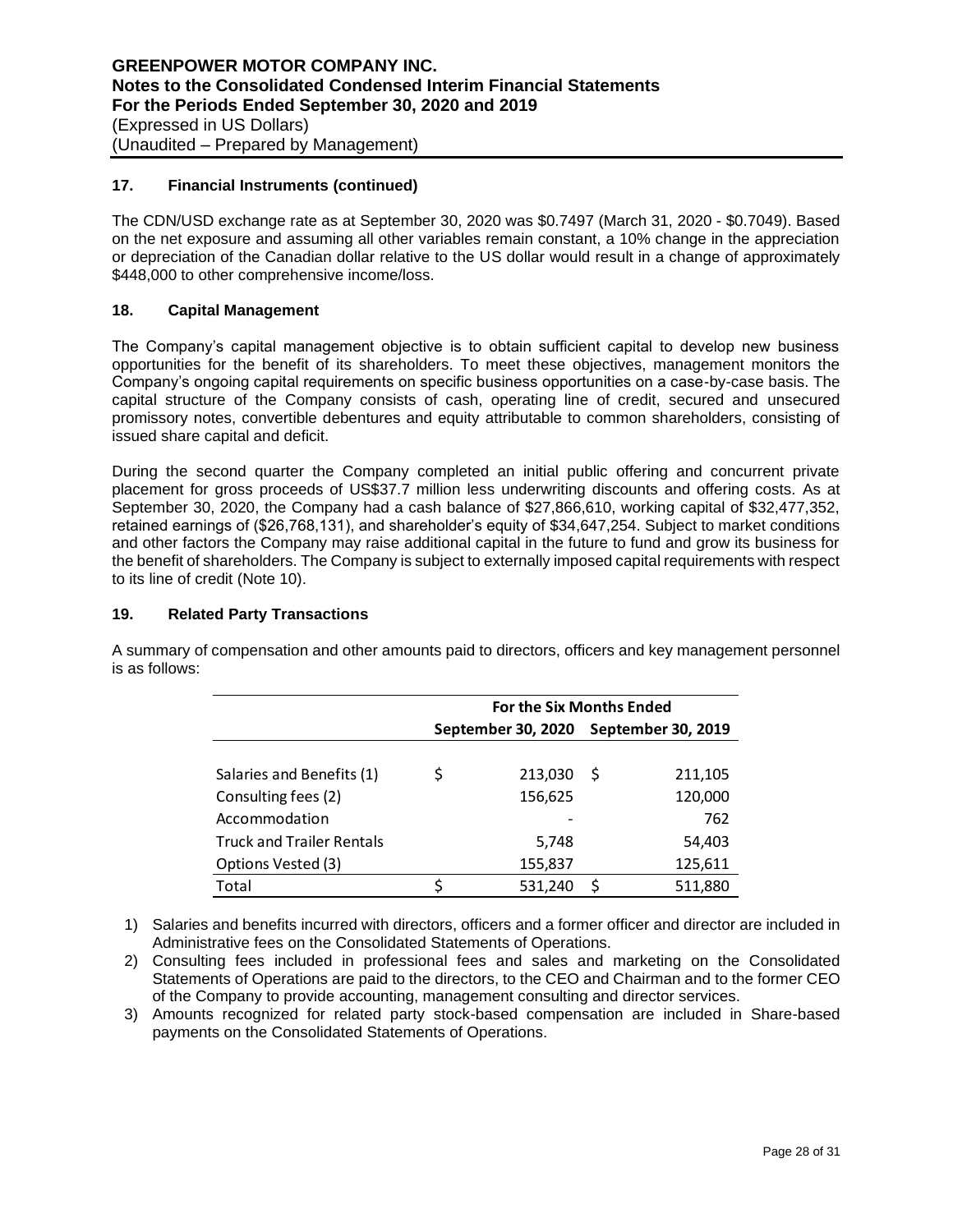## **19. Related Party Transactions (continued)**

Accounts payable and accrued liabilities at September 30, 2020 included CAD \$Nil and USD \$16,170 (March 31, 2020 – \$71,697) owed to officers, directors, and companies controlled by officers and directors, and shareholders, which is non-interest bearing, unsecured and has no fixed terms of repayment.

As at September 30, 2020, a company beneficially owned by the CEO and Chairman of the Company had a loan outstanding to the Company with a total value of CAD \$2,600,000 (March 31, 2020 - CAD \$3,185,000 and USD \$120,000). During the six months ended September 30, 2020 the Company received loans totaling CAD\$50,000 and USD\$100,000 and the Company repaid loans totaling CAD \$635,000 and USD \$220,000 from companies beneficially owned by the CEO and Chairman. Funds used to repay these loans were sourced from proceeds received from the exercise of warrants during September 2020. During October the Company repaid the remaining loan from related parties of CAD\$2,600,000 plus accrued interest. The source of funds for the repayment was from proceeds from the exercise of warrants and the balance from trade receivables received subsequent to the end of the quarter. (Note 23).

Loans payable to related parties of \$2,136,868 (March 31, 2020 - \$2,700,625) include the loans described above, including accrued interest, and other loans payable to directors and officers, companies controlled by directors and officers, which are unsecured, are non-interest bearing and have no fixed terms of repayment.

A director of the Company and the Company's CEO and Chairman have both provided personal guarantees of USD \$2,510,000, or \$5,020,000 in total to support the Company's \$8 million operating line of credit. In consideration for these guarantees, during 2018 the Company issued 628,571 non-transferrable common share purchase warrants exercisable at an exercise price of CDN \$4.55 per share that expire on June 29, 2021 and during 2019 the Company issued 685,714 non-transferrable common share purchase warrants exercisable at an exercise price of CDN \$4.20 per share that expire on March 14, 2022.

During the quarter ended September 30, 2020, the Company's CEO and Chairman purchased 25,000 common shares priced at \$20 per share in a private placement.

The outstanding balance of unconverted convertible debentures at September 30, 2020 (Note 14), includes CDN\$3,125,000 (March 31, 2020 – CDN\$3,125,000) principal balance owed to officers, directors and companies controlled by officers and directors.

These transactions were measured at the exchange amount, which is the amount agreed upon by the transacting parties.

## **20. Income Taxes**

Income tax expense is recognized based on management's best estimate of weighted average annual income tax rate for the full financial year applied to the pre-tax income of the reporting period. The Company's effective tax rate for the year ended March 31, 2020 was 27.0%.

As at September 30, 2020 and March 31, 2020 the Company has approximately \$9,400,000 and \$7,700,000 respectively, of non-capital losses carry forwards available to reduce Canadian taxable income for future years. As at September 30, 2020 and March 31, 2020 the Company has approximately \$9,400,000 and \$8,500,000, respectively, of net operating losses carry forwards available to reduce future taxable income in the United States. The losses in Canada and United States expire between 2030 and 2040 if unused.

The potential benefits of these carry-forward non-capital losses has not been recognized in these consolidated financial statements as it is not considered probable that sufficient future taxable profit will allow the deferred tax asset to be recovered.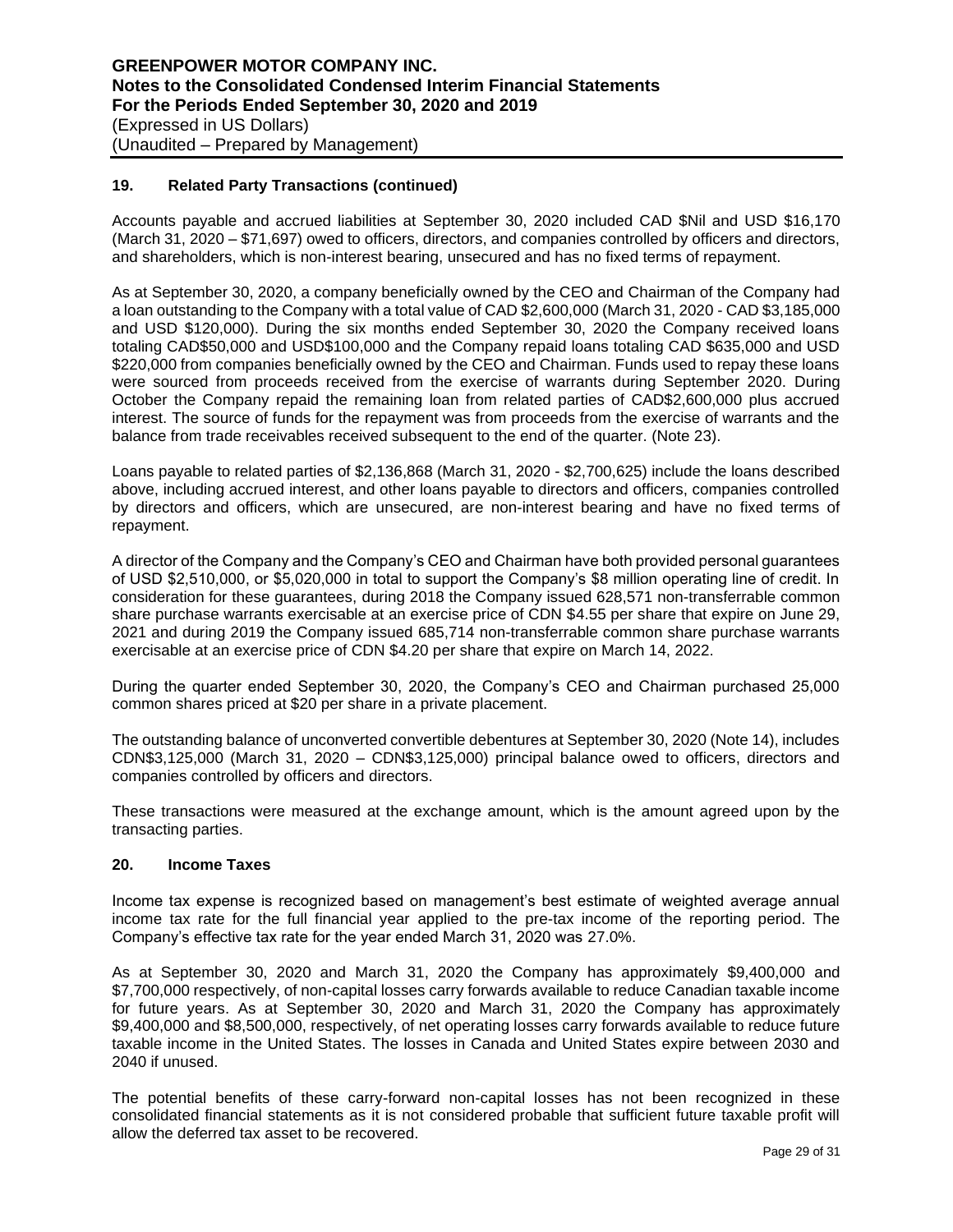## **21. Segmented Information and Other Additional Disclosures**

The Company operates in one reportable operating segment, being the manufacture and distribution of allelectric transit, school and charter buses.

During the period ended September 30, 2020, the Company was economically dependent on two (September 30, 2019 – three) customer(s) who accounted for more than 10% of revenue from continuing operations and accounted for approximately 95% of revenue (September 30, 2019: 86%).

The Company's revenues allocated by geography for the three months ended September 30, 2020 and 2019 are as follows:

|                                                              | For the Three Months Ended |           |                        |  |  |  |
|--------------------------------------------------------------|----------------------------|-----------|------------------------|--|--|--|
|                                                              |                            | 30-Sep-20 | 30-Sep-19              |  |  |  |
| United States of America $$2,828,260$ \$ 5,420,810<br>Canada |                            | 7.151     | 9,693                  |  |  |  |
|                                                              |                            |           |                        |  |  |  |
| Total                                                        | S.                         |           | 2,835,411 \$ 5,430,503 |  |  |  |

As at September 30, 2020 and March 31, 2020 the majority of the Company's consolidated non-current assets, being property and equipment, are located in the United States.

#### **22. Warranty Liability**

The Company generally provides its customers with a base warranty on the entire transit, school or charter bus. The Company also provides certain extended warranties, including those covering brake systems, lower level components, fleet defect provisions and battery-related components, covering a warranty period of approximately one to five years, depending on the contract. Management estimates the related provision for future warranty claims based on historical warranty claim information as well as recent trends that might suggest past cost information may differ from future claims. It is expected that some of these costs will be incurred in the 2021 fiscal year and the remaining will be incurred beyond two years of the reporting date. The warranty provision is recorded at 3.5% of revenue from product sales.

|                                  |    | As at              |
|----------------------------------|----|--------------------|
|                                  |    | September 30, 2020 |
| Warranty Liability, Jun 30, 2020 | \$ | 742,877            |
| Warranty accrual                 |    | 97,268             |
| Warranty disbursements           |    | (13, 979)          |
| Foreign exchange translation     |    | 1,342              |
| Warranty Liability, Sep 30, 2020 | Ś  | 827,508            |
|                                  |    |                    |
| Current portion                  | \$ | 410,602            |
| Long term portion                |    | 416,906            |
| Total                            | Ś  | 827,508            |